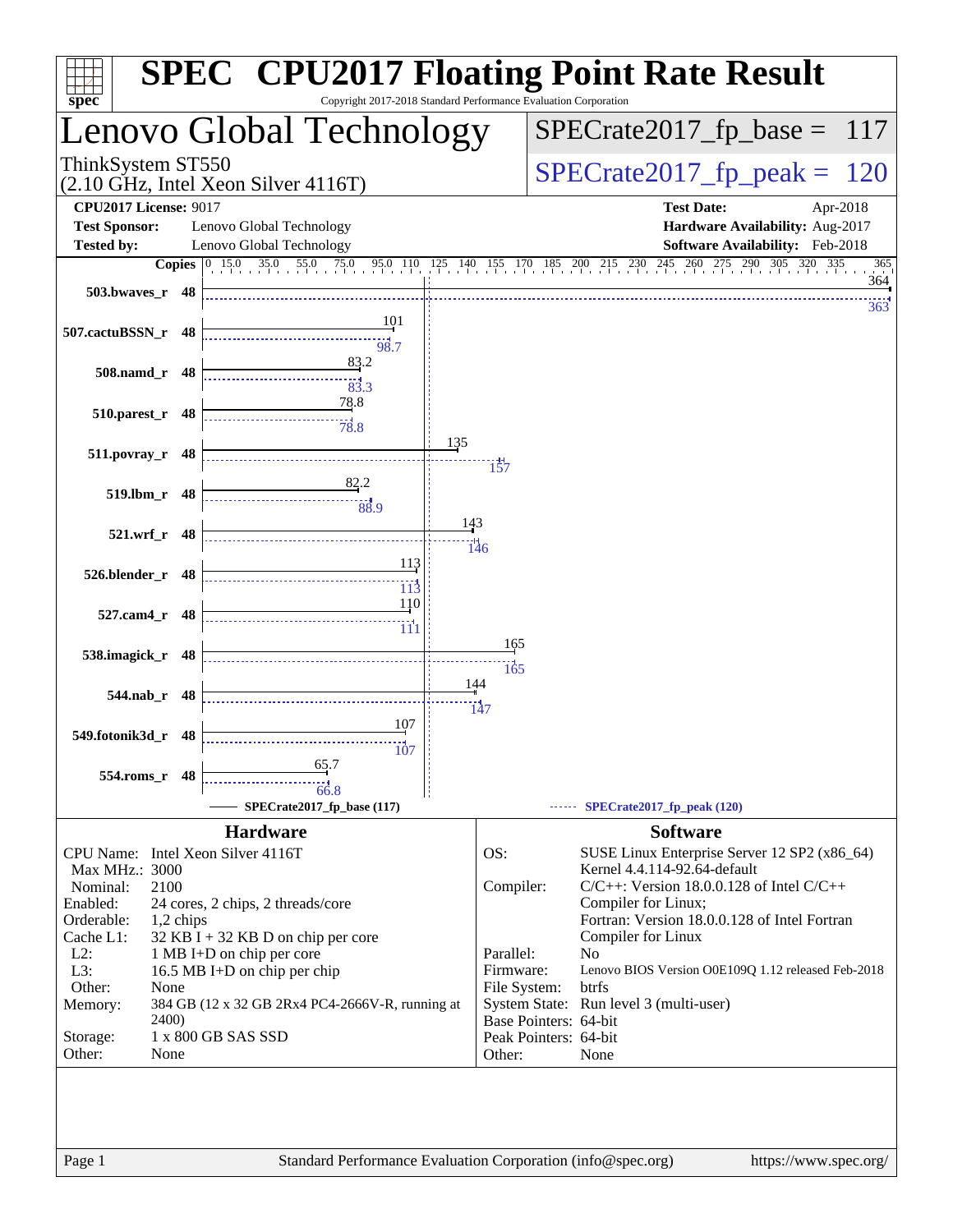

Copyright 2017-2018 Standard Performance Evaluation Corporation

## Lenovo Global Technology

(2.10 GHz, Intel Xeon Silver 4116T)

ThinkSystem ST550<br>(2.10 GHz, Intel Xeon Silver 4116T)  $\begin{array}{|l|l|}\n\hline\n\text{SPECrate2017\_fp\_peak} = 120\n\end{array}$ 

 $SPECrate2017_fp\_base = 117$ 

**[Test Sponsor:](http://www.spec.org/auto/cpu2017/Docs/result-fields.html#TestSponsor)** Lenovo Global Technology **[Hardware Availability:](http://www.spec.org/auto/cpu2017/Docs/result-fields.html#HardwareAvailability)** Aug-2017 **[Tested by:](http://www.spec.org/auto/cpu2017/Docs/result-fields.html#Testedby)** Lenovo Global Technology **[Software Availability:](http://www.spec.org/auto/cpu2017/Docs/result-fields.html#SoftwareAvailability)** Feb-2018

**[CPU2017 License:](http://www.spec.org/auto/cpu2017/Docs/result-fields.html#CPU2017License)** 9017 **[Test Date:](http://www.spec.org/auto/cpu2017/Docs/result-fields.html#TestDate)** Apr-2018

#### **[Results Table](http://www.spec.org/auto/cpu2017/Docs/result-fields.html#ResultsTable)**

|                                 | <b>Base</b>   |                |            |                |       | <b>Peak</b>    |            |               |                |              |                |              |                |              |
|---------------------------------|---------------|----------------|------------|----------------|-------|----------------|------------|---------------|----------------|--------------|----------------|--------------|----------------|--------------|
| <b>Benchmark</b>                | <b>Copies</b> | <b>Seconds</b> | Ratio      | <b>Seconds</b> | Ratio | <b>Seconds</b> | Ratio      | <b>Copies</b> | <b>Seconds</b> | <b>Ratio</b> | <b>Seconds</b> | <b>Ratio</b> | <b>Seconds</b> | <b>Ratio</b> |
| 503.bwayes_r                    | 48            | 1325           | 363        | 1323           | 364   | 1324           | 364        | 48            | 1325           | 363          | 1324           | 363          | 1324           | 363          |
| 507.cactuBSSN r                 | 48            | 602            | 101        | 603            | 101   | 603            | <b>101</b> | 48            | 615            | 98.8         | 616            | 98.7         | 616            | 98.7         |
| $508$ .namd $r$                 | 48            | 547            | 83.4       | 549            | 83.0  | 548            | 83.2       | 48            | 546            | 83.5         | 548            | 83.2         | 547            | 83.3         |
| $510.parest_r$                  | 48            | 1594           | 78.8       | 1592           | 78.9  | 1593           | 78.8       | 48            | 1593           | 78.8         | 1594           | 78.8         | 1590           | 79.0         |
| $511.$ povray_r                 | 48            | 831            | 135        | 832            | 135   | 832            | 135        | 48            | 705            | 159          | <u>713</u>     | 157          | 714            | 157          |
| 519.1bm r                       | 48            | 615            | 82.2       | 615            | 82.2  | 617            | 82.0       | 48            | 567            | 89.3         | 571            | 88.6         | 569            | 88.9         |
| $521.wrf_r$                     | 48            | 755            | 142        | 754            | 143   | 751            | 143        | 48            | 738            | 146          | 748            | 144          | 738            | <b>146</b>   |
| 526.blender r                   | 48            | 647            | 113        | 646            | 113   | 646            | 113        | 48            | 643            | 114          | 645            | 113          | 644            | 113          |
| 527.cam4_r                      | 48            | 766            | <b>110</b> | 767            | 110   | 766            | 110        | 48            | 753            | <b>111</b>   | 752            | 112          | 753            | 111          |
| 538.imagick_r                   | 48            | 724            | 165        | 724            | 165   | 724            | 165        | 48            | 724            | <b>165</b>   | 724            | 165          | 724            | 165          |
| 544.nab r                       | 48            | 560            | 144        | 562            | 144   | 559            | 144        | 48            | 551            | 147          | 549            | 147          | 549            | 147          |
| 549.fotonik3d r                 | 48            | 1747           | 107        | 1748           | 107   | 1747           | 107        | 48            | 1748           | 107          | 1747           | 107          | 1746           | 107          |
| $554$ .roms $r$                 | 48            | 1162           | 65.6       | 1161           | 65.7  | 1159           | 65.8       | 48            | 1142           | 66.8         | 1141           | 66.9         | 1150           | 66.3         |
| $SPECrate2017$ fp base =<br>117 |               |                |            |                |       |                |            |               |                |              |                |              |                |              |

**[SPECrate2017\\_fp\\_peak =](http://www.spec.org/auto/cpu2017/Docs/result-fields.html#SPECrate2017fppeak) 120**

Results appear in the [order in which they were run.](http://www.spec.org/auto/cpu2017/Docs/result-fields.html#RunOrder) Bold underlined text [indicates a median measurement.](http://www.spec.org/auto/cpu2017/Docs/result-fields.html#Median)

#### **[Submit Notes](http://www.spec.org/auto/cpu2017/Docs/result-fields.html#SubmitNotes)**

 The numactl mechanism was used to bind copies to processors. The config file option 'submit' was used to generate numactl commands to bind each copy to a specific processor. For details, please see the config file.

#### **[Operating System Notes](http://www.spec.org/auto/cpu2017/Docs/result-fields.html#OperatingSystemNotes)**

Stack size set to unlimited using "ulimit -s unlimited"

#### **[General Notes](http://www.spec.org/auto/cpu2017/Docs/result-fields.html#GeneralNotes)**

Environment variables set by runcpu before the start of the run: LD\_LIBRARY\_PATH = "/home/cpu2017.1.0.2.ic18.0/lib/ia32:/home/cpu2017.1.0.2.ic18.0/lib/intel64" LD\_LIBRARY\_PATH = "\$LD\_LIBRARY\_PATH:/home/cpu2017.1.0.2.ic18.0/je5.0.1-32:/home/cpu2017.1.0.2.ic18.0/je5.0.1-64" Binaries compiled on a system with 1x Intel Core i7-4790 CPU + 32GB RAM memory using Redhat Enterprise Linux 7.4 Transparent Huge Pages enabled by default Prior to runcpu invocation Filesystem page cache synced and cleared with: sync; echo 3> /proc/sys/vm/drop\_caches runcpu command invoked through numactl i.e.: numactl --interleave=all runcpu <etc> Yes: The test sponsor attests, as of date of publication, that CVE-2017-5754 (Meltdown) is mitigated in the system as tested and documented.

**(Continued on next page)**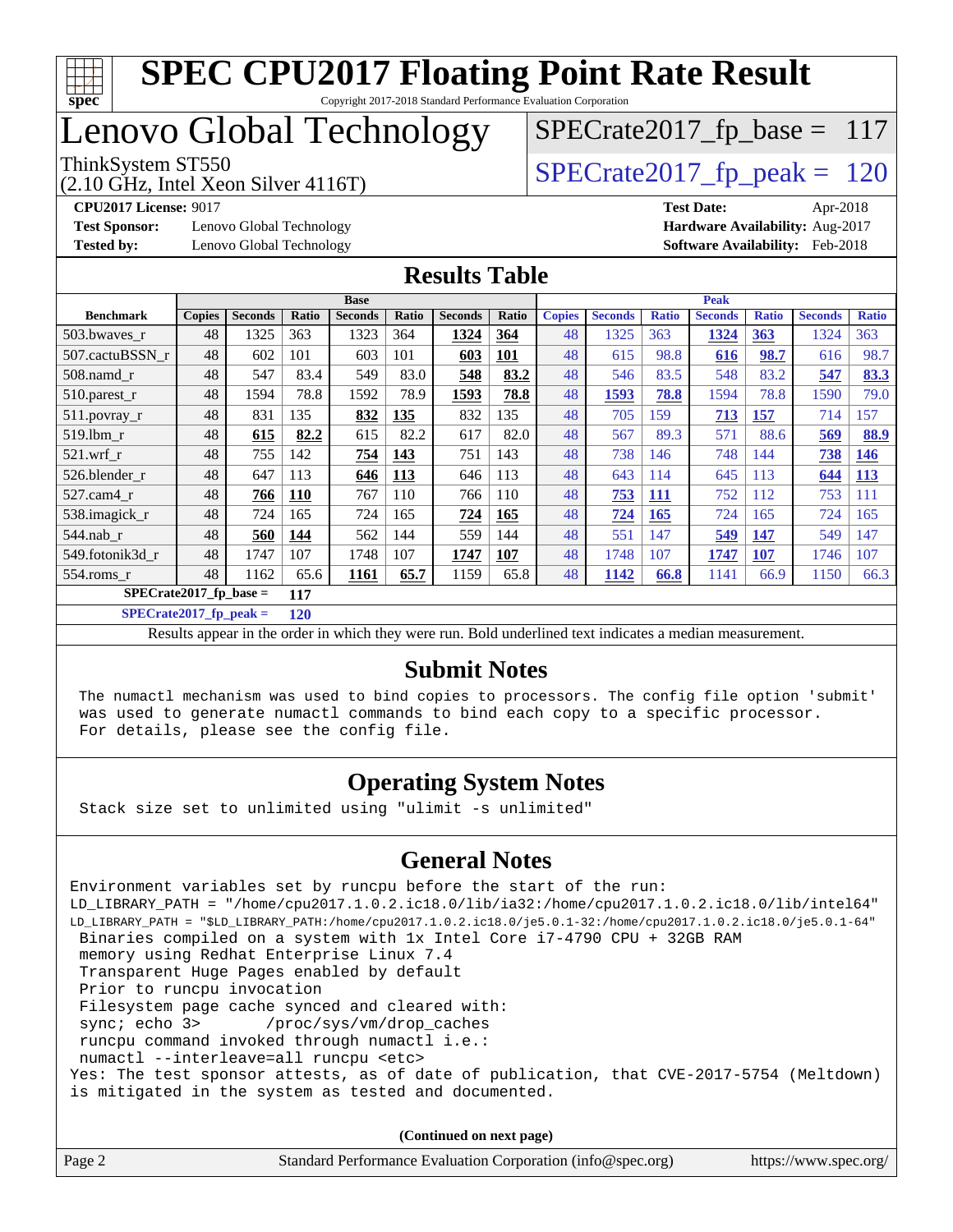

Copyright 2017-2018 Standard Performance Evaluation Corporation

### Lenovo Global Technology

ThinkSystem ST550<br>  $\frac{120}{(2.10 \text{ GHz})}$  [SPECrate2017\\_fp\\_peak =](http://www.spec.org/auto/cpu2017/Docs/result-fields.html#SPECrate2017fppeak) 120

 $SPECrate2017_fp\_base = 117$ 

(2.10 GHz, Intel Xeon Silver 4116T)

**[CPU2017 License:](http://www.spec.org/auto/cpu2017/Docs/result-fields.html#CPU2017License)** 9017 **[Test Date:](http://www.spec.org/auto/cpu2017/Docs/result-fields.html#TestDate)** Apr-2018

**[Test Sponsor:](http://www.spec.org/auto/cpu2017/Docs/result-fields.html#TestSponsor)** Lenovo Global Technology **[Hardware Availability:](http://www.spec.org/auto/cpu2017/Docs/result-fields.html#HardwareAvailability)** Aug-2017 **[Tested by:](http://www.spec.org/auto/cpu2017/Docs/result-fields.html#Testedby)** Lenovo Global Technology **[Software Availability:](http://www.spec.org/auto/cpu2017/Docs/result-fields.html#SoftwareAvailability)** Feb-2018

#### **[General Notes \(Continued\)](http://www.spec.org/auto/cpu2017/Docs/result-fields.html#GeneralNotes)**

Yes: The test sponsor attests, as of date of publication, that CVE-2017-5753 (Spectre variant 1) is mitigated in the system as tested and documented. Yes: The test sponsor attests, as of date of publication, that CVE-2017-5715 (Spectre variant 2) is mitigated in the system as tested and documented.

#### **[Platform Notes](http://www.spec.org/auto/cpu2017/Docs/result-fields.html#PlatformNotes)**

Page 3 Standard Performance Evaluation Corporation [\(info@spec.org\)](mailto:info@spec.org) <https://www.spec.org/> BIOS configuration: Choose Operating Mode set to Maximum Performance DCU Streamer Prefetcher set to Disable MONITORMWAIT set to Enable Stale AtoS set to Enable LLC dead line alloc set to Disable Sysinfo program /home/cpu2017.1.0.2.ic18.0/bin/sysinfo Rev: r5797 of 2017-06-14 96c45e4568ad54c135fd618bcc091c0f running on ST550 Tue Apr 3 10:38:02 2018 SUT (System Under Test) info as seen by some common utilities. For more information on this section, see <https://www.spec.org/cpu2017/Docs/config.html#sysinfo> From /proc/cpuinfo model name : Intel(R) Xeon(R) Silver 4116T CPU @ 2.10GHz 2 "physical id"s (chips) 48 "processors" cores, siblings (Caution: counting these is hw and system dependent. The following excerpts from /proc/cpuinfo might not be reliable. Use with caution.) cpu cores : 12 siblings : 24 physical 0: cores 0 1 2 3 4 5 8 9 10 11 12 13 physical 1: cores 0 1 2 3 4 5 8 9 10 11 12 13 From lscpu: Architecture: x86\_64 CPU op-mode(s): 32-bit, 64-bit Byte Order: Little Endian  $CPU(s):$  48 On-line CPU(s) list: 0-47 Thread(s) per core: 2 Core(s) per socket: 12 Socket(s): 2 NUMA node(s): 2 Vendor ID: GenuineIntel CPU family: 6 Model: 85 Model name:  $Intel(R)$  Xeon(R) Silver 4116T CPU @ 2.10GHz **(Continued on next page)**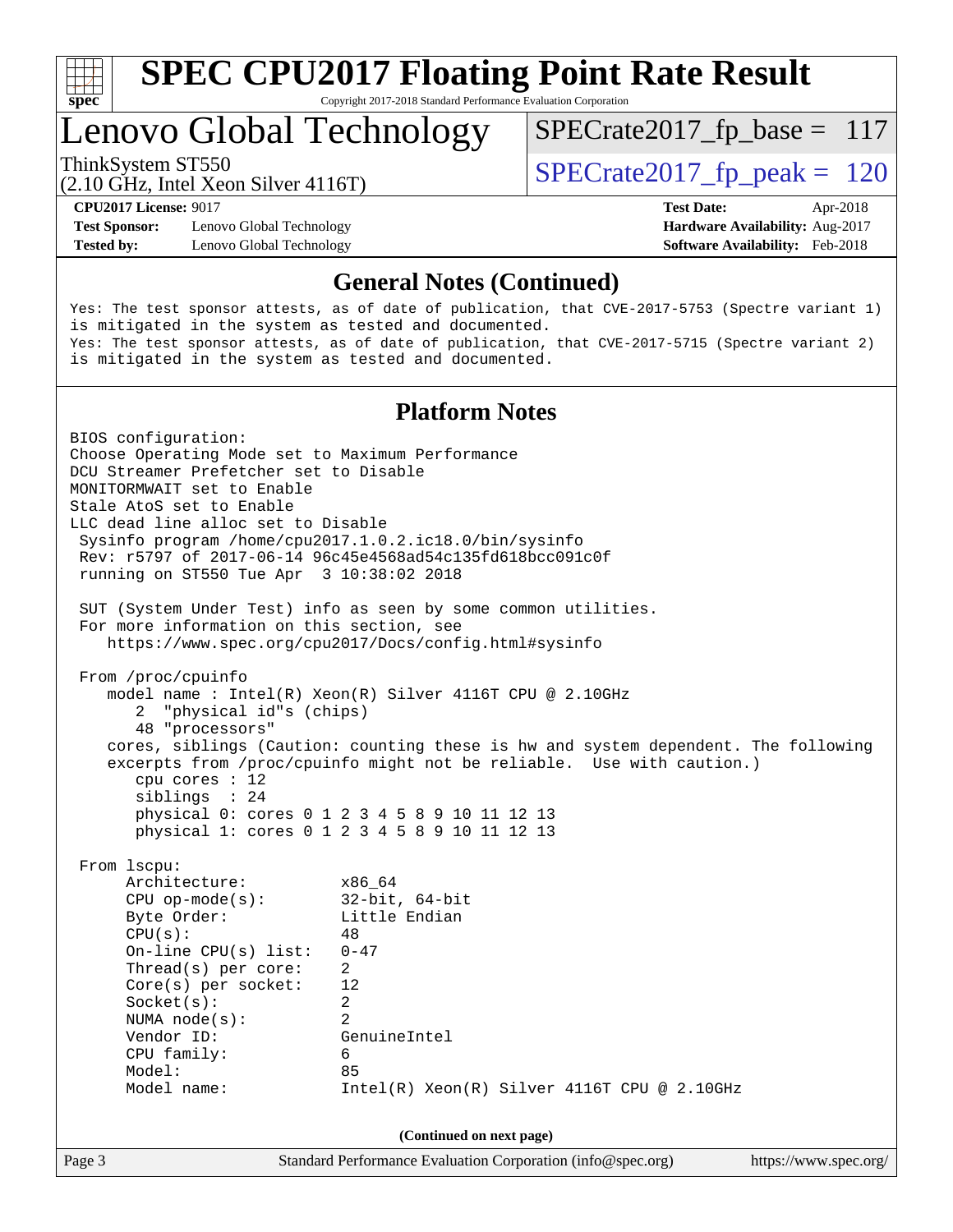

Copyright 2017-2018 Standard Performance Evaluation Corporation

### Lenovo Global Technology

ThinkSystem ST550<br>  $(2.10 \text{ GHz})$  Intel Xeon Silver 4116T) SPECrate 2017\_fp\_peak = 120

[SPECrate2017\\_fp\\_base =](http://www.spec.org/auto/cpu2017/Docs/result-fields.html#SPECrate2017fpbase) 117

### (2.10 GHz, Intel Xeon Silver 4116T)

**[Test Sponsor:](http://www.spec.org/auto/cpu2017/Docs/result-fields.html#TestSponsor)** Lenovo Global Technology **[Hardware Availability:](http://www.spec.org/auto/cpu2017/Docs/result-fields.html#HardwareAvailability)** Aug-2017 [Tested by:](http://www.spec.org/auto/cpu2017/Docs/result-fields.html#Testedby) Lenovo Global Technology **[Software Availability:](http://www.spec.org/auto/cpu2017/Docs/result-fields.html#SoftwareAvailability)** Feb-2018

**[CPU2017 License:](http://www.spec.org/auto/cpu2017/Docs/result-fields.html#CPU2017License)** 9017 **[Test Date:](http://www.spec.org/auto/cpu2017/Docs/result-fields.html#TestDate)** Apr-2018

#### **[Platform Notes \(Continued\)](http://www.spec.org/auto/cpu2017/Docs/result-fields.html#PlatformNotes)**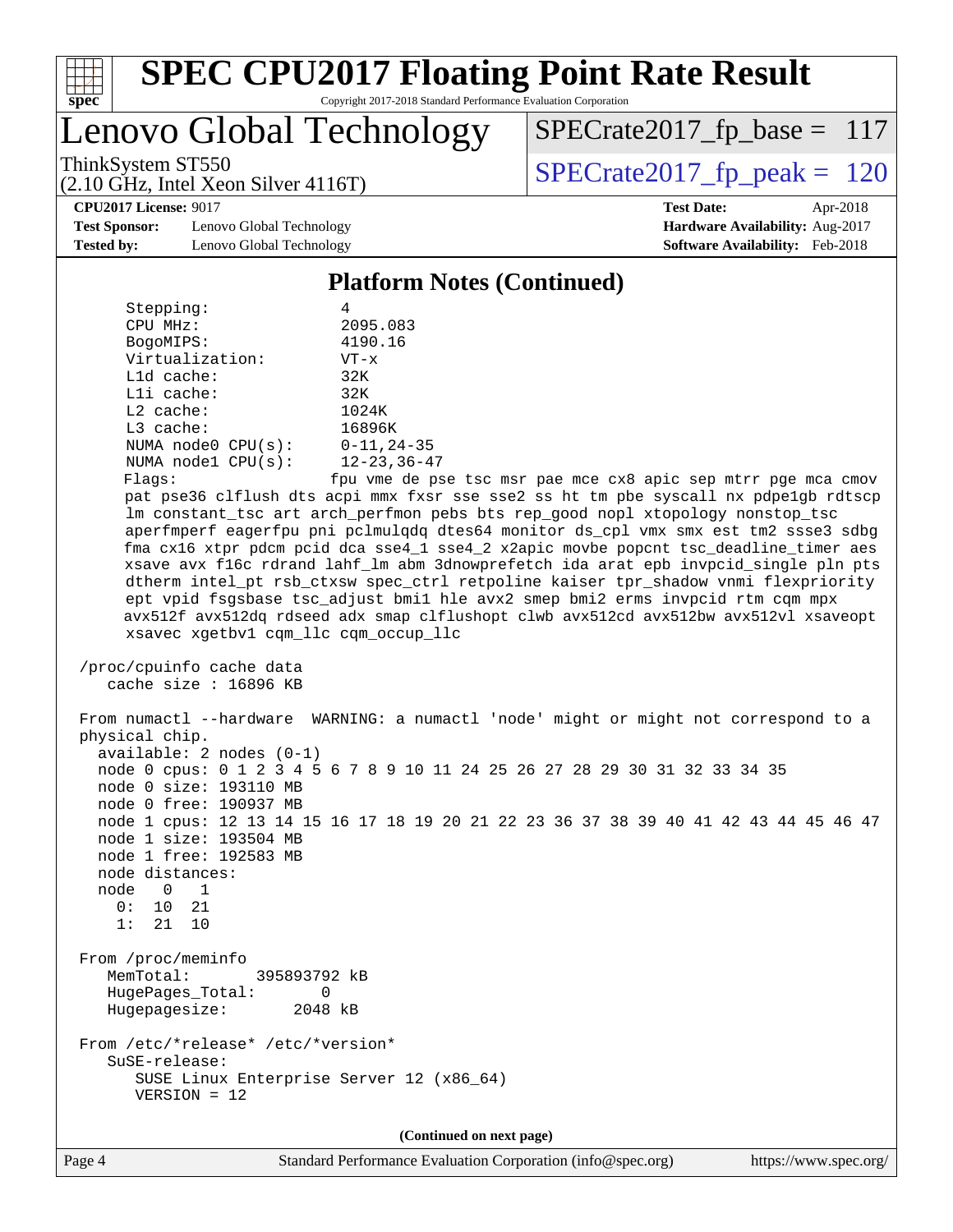| Spec                                                                      | <b>SPEC CPU2017 Floating Point Rate Result</b><br>Copyright 2017-2018 Standard Performance Evaluation Corporation                                                                                                                                                              |                                                                                                                                                                                                                                                                     |
|---------------------------------------------------------------------------|--------------------------------------------------------------------------------------------------------------------------------------------------------------------------------------------------------------------------------------------------------------------------------|---------------------------------------------------------------------------------------------------------------------------------------------------------------------------------------------------------------------------------------------------------------------|
|                                                                           | Lenovo Global Technology                                                                                                                                                                                                                                                       | $SPECrate2017_fp\_base = 117$                                                                                                                                                                                                                                       |
| ThinkSystem ST550                                                         | $(2.10 \text{ GHz}, \text{Intel Xeon Silver } 4116 \text{T})$                                                                                                                                                                                                                  | $SPECrate2017fp peak = 120$                                                                                                                                                                                                                                         |
| <b>CPU2017 License: 9017</b><br><b>Test Sponsor:</b><br><b>Tested by:</b> | Lenovo Global Technology<br>Lenovo Global Technology                                                                                                                                                                                                                           | <b>Test Date:</b><br>Apr-2018<br>Hardware Availability: Aug-2017<br>Software Availability: Feb-2018                                                                                                                                                                 |
|                                                                           | <b>Platform Notes (Continued)</b>                                                                                                                                                                                                                                              |                                                                                                                                                                                                                                                                     |
| os-release:<br>uname $-a$ :                                               | $PATCHLEVEL = 2$<br># Please check /etc/os-release for details about this release.<br>NAME="SLES"<br>VERSION="12-SP2"<br>VERSION ID="12.2"<br>PRETTY_NAME="SUSE Linux Enterprise Server 12 SP2"<br>ID="sles"<br>$ANSI$ _COLOR=" $0:32$ "<br>CPE_NAME="cpe:/o:suse:sles:12:sp2" | # This file is deprecated and will be removed in a future service pack or release.                                                                                                                                                                                  |
|                                                                           | x86_64 x86_64 GNU/Linux<br>run-level 3 Apr 2 23:17                                                                                                                                                                                                                             | Linux ST550 4.4.114-92.64-default #1 SMP Thu Feb 1 19:18:19 UTC 2018 (c6ce5db) x86_64                                                                                                                                                                               |
| Filesystem<br>$/\text{dev/sdb2}$                                          | SPEC is set to: /home/cpu2017.1.0.2.ic18.0<br>Size Used Avail Use% Mounted on<br>Type<br>btrfs 744G 132G 612G 18% / home                                                                                                                                                       |                                                                                                                                                                                                                                                                     |
| Memory:                                                                   | frequent changes to hardware, firmware, and the "DMTF SMBIOS" standard.<br>BIOS Lenovo -[O0E109Q-1.12]- 02/06/2018<br>12x Hynix HMA84GR7AFR4N-VK 32 GB 2 rank 2666, configured at 2400                                                                                         | Additional information from dmidecode follows. WARNING: Use caution when you interpret<br>this section. The 'dmidecode' program reads system data which is "intended to allow<br>hardware to be accurately determined", but the intent may not be met, as there are |
|                                                                           | (End of data from sysinfo program)                                                                                                                                                                                                                                             |                                                                                                                                                                                                                                                                     |
|                                                                           | <b>Compiler Version Notes</b>                                                                                                                                                                                                                                                  |                                                                                                                                                                                                                                                                     |
| CC.                                                                       | 519.1bm_r(base) 538.imagick_r(base, peak) 544.nab_r(base)                                                                                                                                                                                                                      |                                                                                                                                                                                                                                                                     |
|                                                                           | icc (ICC) 18.0.0 20170811<br>Copyright (C) 1985-2017 Intel Corporation. All rights reserved.                                                                                                                                                                                   |                                                                                                                                                                                                                                                                     |
| CC.                                                                       | $519.1bm_r(peak) 544.nab_r(peak)$                                                                                                                                                                                                                                              |                                                                                                                                                                                                                                                                     |
|                                                                           | icc (ICC) 18.0.0 20170811<br>Copyright (C) 1985-2017 Intel Corporation. All rights reserved.                                                                                                                                                                                   |                                                                                                                                                                                                                                                                     |
|                                                                           | (Continued on next page)                                                                                                                                                                                                                                                       |                                                                                                                                                                                                                                                                     |
| Page 5                                                                    | Standard Performance Evaluation Corporation (info@spec.org)                                                                                                                                                                                                                    | https://www.spec.org/                                                                                                                                                                                                                                               |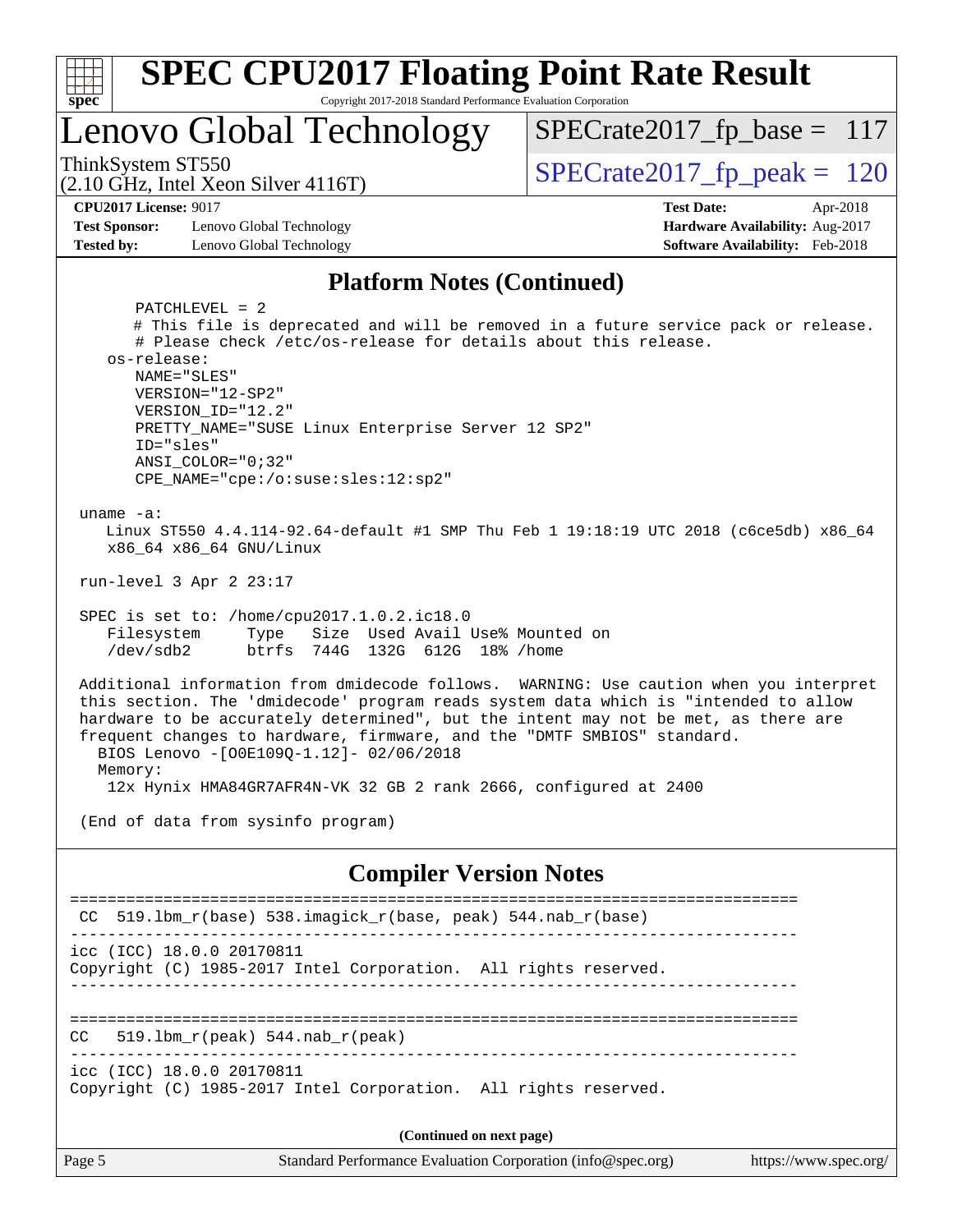| <b>SPEC CPU2017 Floating Point Rate Result</b><br>Copyright 2017-2018 Standard Performance Evaluation Corporation<br>spec <sup>®</sup>                                                        |                                                                                                     |  |  |  |  |  |  |  |
|-----------------------------------------------------------------------------------------------------------------------------------------------------------------------------------------------|-----------------------------------------------------------------------------------------------------|--|--|--|--|--|--|--|
| Lenovo Global Technology                                                                                                                                                                      | $SPECrate2017_fp\_base = 117$                                                                       |  |  |  |  |  |  |  |
| ThinkSystem ST550<br>(2.10 GHz, Intel Xeon Silver 4116T)                                                                                                                                      | $SPECrate2017_fp\_peak = 120$                                                                       |  |  |  |  |  |  |  |
| <b>CPU2017 License: 9017</b><br><b>Test Sponsor:</b><br>Lenovo Global Technology<br><b>Tested by:</b><br>Lenovo Global Technology                                                             | <b>Test Date:</b><br>Apr-2018<br>Hardware Availability: Aug-2017<br>Software Availability: Feb-2018 |  |  |  |  |  |  |  |
| <b>Compiler Version Notes (Continued)</b>                                                                                                                                                     |                                                                                                     |  |  |  |  |  |  |  |
| CXXC 508.namd_r(base) 510.parest_r(base)                                                                                                                                                      |                                                                                                     |  |  |  |  |  |  |  |
| icpc (ICC) 18.0.0 20170811<br>Copyright (C) 1985-2017 Intel Corporation. All rights reserved.                                                                                                 |                                                                                                     |  |  |  |  |  |  |  |
| $CXXC$ 508.namd $r(\text{peak})$ 510.parest $r(\text{peak})$                                                                                                                                  |                                                                                                     |  |  |  |  |  |  |  |
| icpc (ICC) 18.0.0 20170811<br>Copyright (C) 1985-2017 Intel Corporation. All rights reserved.                                                                                                 |                                                                                                     |  |  |  |  |  |  |  |
| CC 511.povray_r(base) 526.blender_r(base)                                                                                                                                                     |                                                                                                     |  |  |  |  |  |  |  |
| icpc (ICC) 18.0.0 20170811<br>Copyright (C) 1985-2017 Intel Corporation. All rights reserved.<br>icc (ICC) 18.0.0 20170811<br>Copyright (C) 1985-2017 Intel Corporation. All rights reserved. |                                                                                                     |  |  |  |  |  |  |  |
| 511.povray_r(peak) 526.blender_r(peak)<br>CC                                                                                                                                                  |                                                                                                     |  |  |  |  |  |  |  |
| icpc (ICC) 18.0.0 20170811<br>Copyright (C) 1985-2017 Intel Corporation. All rights reserved.<br>icc (ICC) 18.0.0 20170811                                                                    |                                                                                                     |  |  |  |  |  |  |  |
| Copyright (C) 1985-2017 Intel Corporation. All rights reserved.                                                                                                                               |                                                                                                     |  |  |  |  |  |  |  |
| FC 507.cactuBSSN r(base)                                                                                                                                                                      |                                                                                                     |  |  |  |  |  |  |  |
| icpc (ICC) 18.0.0 20170811<br>Copyright (C) 1985-2017 Intel Corporation. All rights reserved.<br>icc (ICC) 18.0.0 20170811                                                                    |                                                                                                     |  |  |  |  |  |  |  |
| Copyright (C) 1985-2017 Intel Corporation. All rights reserved.<br>ifort (IFORT) 18.0.0 20170811<br>Copyright (C) 1985-2017 Intel Corporation. All rights reserved.                           |                                                                                                     |  |  |  |  |  |  |  |
| FC.<br>507.cactuBSSN_r(peak)                                                                                                                                                                  |                                                                                                     |  |  |  |  |  |  |  |
| (Continued on next page)                                                                                                                                                                      |                                                                                                     |  |  |  |  |  |  |  |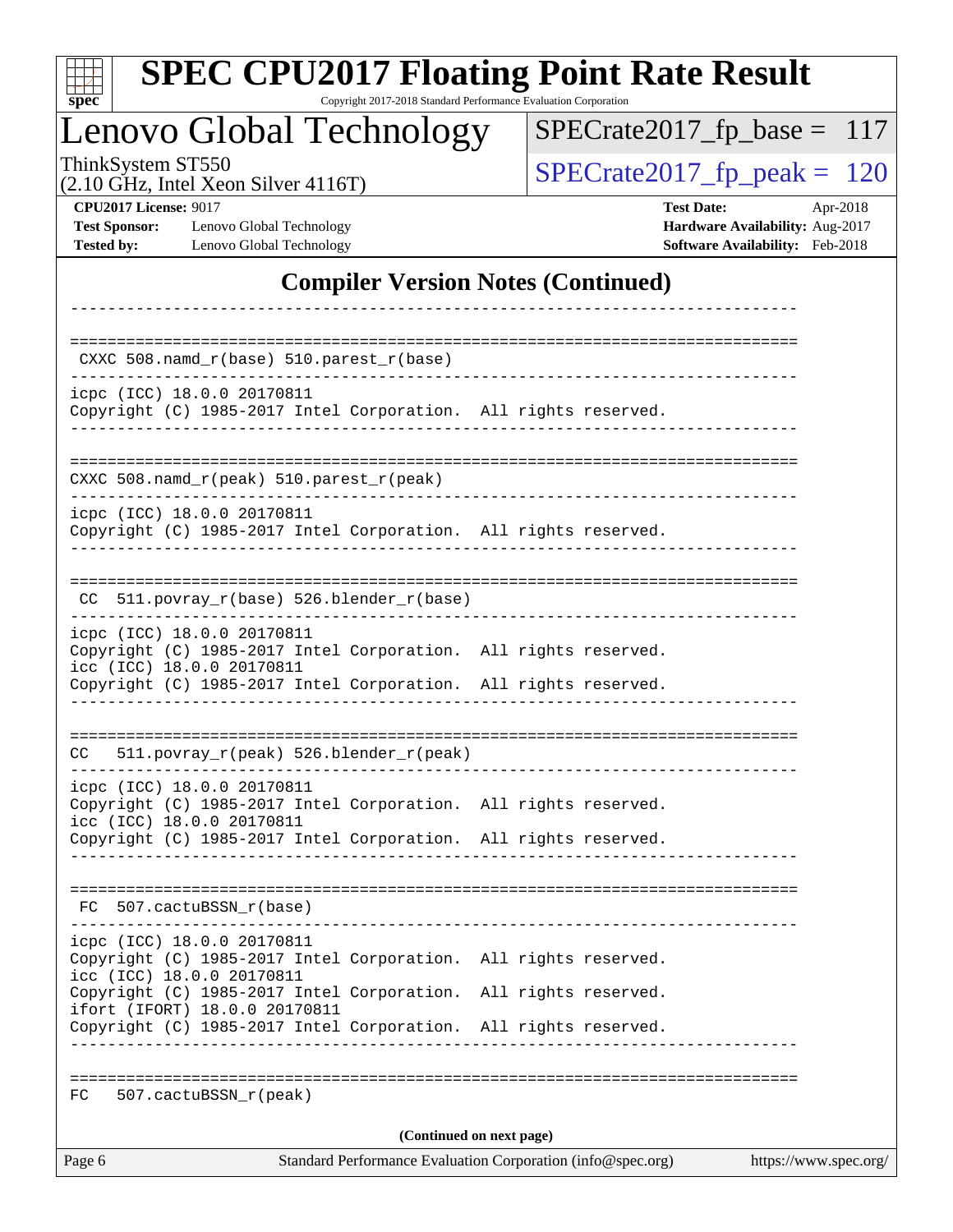

Copyright 2017-2018 Standard Performance Evaluation Corporation

Lenovo Global Technology

ThinkSystem ST550<br>  $(2.10 \text{ GHz})$  Intel Xeon Silver 4116T) SPECrate 2017\_fp\_peak = 120

[SPECrate2017\\_fp\\_base =](http://www.spec.org/auto/cpu2017/Docs/result-fields.html#SPECrate2017fpbase) 117

(2.10 GHz, Intel Xeon Silver 4116T)

**[Test Sponsor:](http://www.spec.org/auto/cpu2017/Docs/result-fields.html#TestSponsor)** Lenovo Global Technology **[Hardware Availability:](http://www.spec.org/auto/cpu2017/Docs/result-fields.html#HardwareAvailability)** Aug-2017 **[Tested by:](http://www.spec.org/auto/cpu2017/Docs/result-fields.html#Testedby)** Lenovo Global Technology **[Software Availability:](http://www.spec.org/auto/cpu2017/Docs/result-fields.html#SoftwareAvailability)** Feb-2018

**[CPU2017 License:](http://www.spec.org/auto/cpu2017/Docs/result-fields.html#CPU2017License)** 9017 **[Test Date:](http://www.spec.org/auto/cpu2017/Docs/result-fields.html#TestDate)** Apr-2018

#### **[Compiler Version Notes \(Continued\)](http://www.spec.org/auto/cpu2017/Docs/result-fields.html#CompilerVersionNotes)**

| icpc (ICC) 18.0.0 20170811<br>Copyright (C) 1985-2017 Intel Corporation. All rights reserved.<br>icc (ICC) 18.0.0 20170811    |                                                                          |
|-------------------------------------------------------------------------------------------------------------------------------|--------------------------------------------------------------------------|
| Copyright (C) 1985-2017 Intel Corporation. All rights reserved.<br>ifort (IFORT) 18.0.0 20170811                              |                                                                          |
| Copyright (C) 1985-2017 Intel Corporation. All rights reserved.                                                               |                                                                          |
|                                                                                                                               |                                                                          |
|                                                                                                                               | FC 503.bwaves_r(base, peak) 549.fotonik3d_r(base, peak) 554.roms_r(base) |
| ifort (IFORT) 18.0.0 20170811<br>Copyright (C) 1985-2017 Intel Corporation. All rights reserved.                              |                                                                          |
| $FC$ 554. roms $r$ (peak)                                                                                                     |                                                                          |
| ifort (IFORT) 18.0.0 20170811<br>Copyright (C) 1985-2017 Intel Corporation. All rights reserved.                              |                                                                          |
| $CC$ 521.wrf_ $r(base)$ 527.cam4_ $r(base)$                                                                                   |                                                                          |
| ifort (IFORT) 18.0.0 20170811<br>Copyright (C) 1985-2017 Intel Corporation. All rights reserved.<br>icc (ICC) 18.0.0 20170811 |                                                                          |
| Copyright (C) 1985-2017 Intel Corporation. All rights reserved.                                                               |                                                                          |
| $CC = 521.wrf_r(peak) 527.cam4_r(peak)$                                                                                       |                                                                          |
| ifort (IFORT) 18.0.0 20170811                                                                                                 | Copyright (C) 1985-2017 Intel Corporation. All rights reserved.          |
| icc (ICC) 18.0.0 20170811                                                                                                     |                                                                          |

#### **[Base Compiler Invocation](http://www.spec.org/auto/cpu2017/Docs/result-fields.html#BaseCompilerInvocation)**

[C benchmarks](http://www.spec.org/auto/cpu2017/Docs/result-fields.html#Cbenchmarks):

[icc](http://www.spec.org/cpu2017/results/res2018q2/cpu2017-20180525-05802.flags.html#user_CCbase_intel_icc_18.0_66fc1ee009f7361af1fbd72ca7dcefbb700085f36577c54f309893dd4ec40d12360134090235512931783d35fd58c0460139e722d5067c5574d8eaf2b3e37e92)

**(Continued on next page)**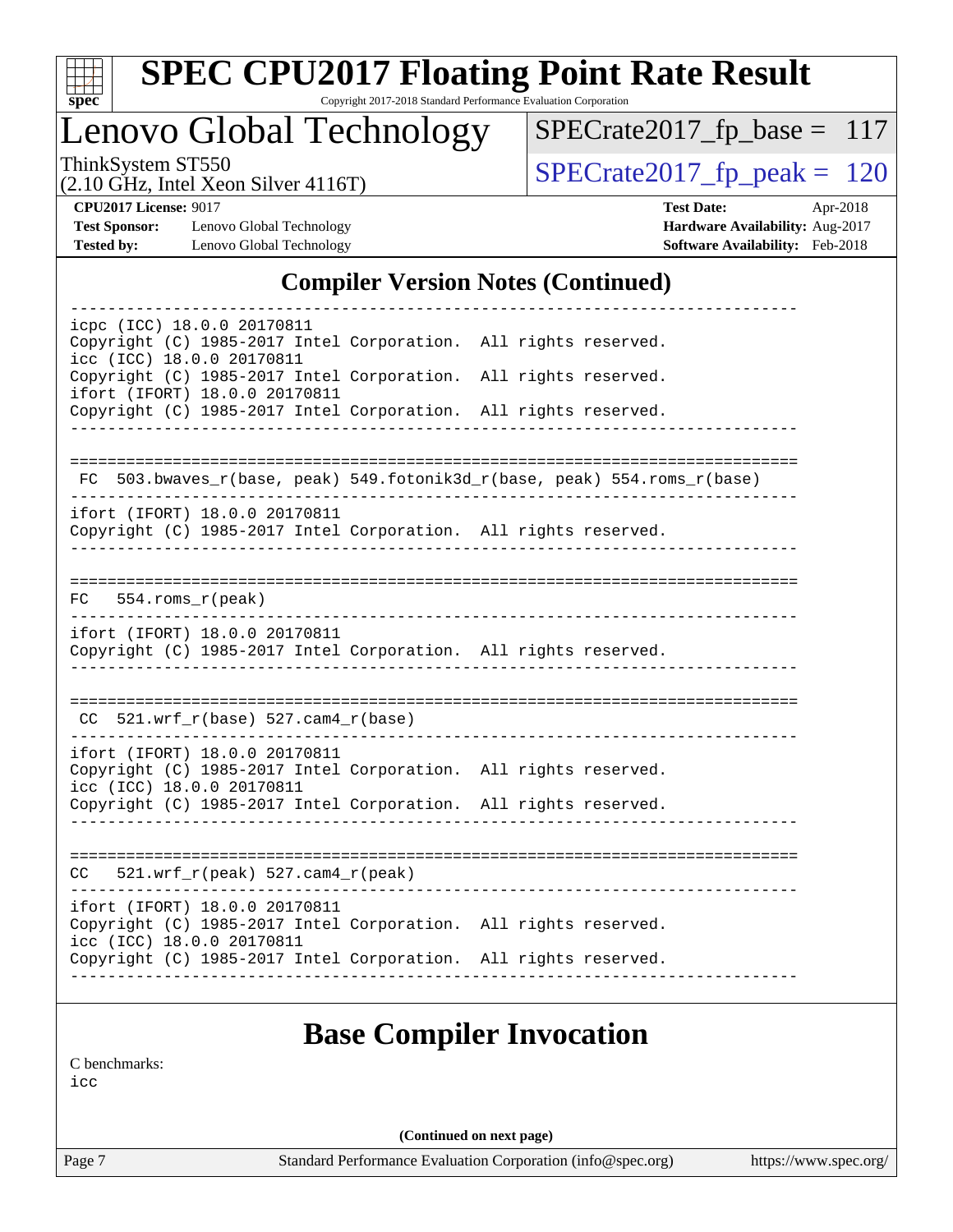

## Lenovo Global Technology

ThinkSystem ST550<br>(2.10 GHz, Intel Xeon Silver 4116T)  $\begin{array}{|l|l|}\n\hline\n\text{SPECrate2017\_fp\_peak} = 120\n\end{array}$  $SPECrate2017_fp\_base = 117$ 

(2.10 GHz, Intel Xeon Silver 4116T)

**[Test Sponsor:](http://www.spec.org/auto/cpu2017/Docs/result-fields.html#TestSponsor)** Lenovo Global Technology **[Hardware Availability:](http://www.spec.org/auto/cpu2017/Docs/result-fields.html#HardwareAvailability)** Aug-2017 [Tested by:](http://www.spec.org/auto/cpu2017/Docs/result-fields.html#Testedby) Lenovo Global Technology **[Software Availability:](http://www.spec.org/auto/cpu2017/Docs/result-fields.html#SoftwareAvailability)** Feb-2018

**[CPU2017 License:](http://www.spec.org/auto/cpu2017/Docs/result-fields.html#CPU2017License)** 9017 **[Test Date:](http://www.spec.org/auto/cpu2017/Docs/result-fields.html#TestDate)** Apr-2018

### **[Base Compiler Invocation \(Continued\)](http://www.spec.org/auto/cpu2017/Docs/result-fields.html#BaseCompilerInvocation)**

[C++ benchmarks:](http://www.spec.org/auto/cpu2017/Docs/result-fields.html#CXXbenchmarks) [icpc](http://www.spec.org/cpu2017/results/res2018q2/cpu2017-20180525-05802.flags.html#user_CXXbase_intel_icpc_18.0_c510b6838c7f56d33e37e94d029a35b4a7bccf4766a728ee175e80a419847e808290a9b78be685c44ab727ea267ec2f070ec5dc83b407c0218cded6866a35d07)

[Fortran benchmarks](http://www.spec.org/auto/cpu2017/Docs/result-fields.html#Fortranbenchmarks): [ifort](http://www.spec.org/cpu2017/results/res2018q2/cpu2017-20180525-05802.flags.html#user_FCbase_intel_ifort_18.0_8111460550e3ca792625aed983ce982f94888b8b503583aa7ba2b8303487b4d8a21a13e7191a45c5fd58ff318f48f9492884d4413fa793fd88dd292cad7027ca)

[Benchmarks using both Fortran and C](http://www.spec.org/auto/cpu2017/Docs/result-fields.html#BenchmarksusingbothFortranandC): [ifort](http://www.spec.org/cpu2017/results/res2018q2/cpu2017-20180525-05802.flags.html#user_CC_FCbase_intel_ifort_18.0_8111460550e3ca792625aed983ce982f94888b8b503583aa7ba2b8303487b4d8a21a13e7191a45c5fd58ff318f48f9492884d4413fa793fd88dd292cad7027ca) [icc](http://www.spec.org/cpu2017/results/res2018q2/cpu2017-20180525-05802.flags.html#user_CC_FCbase_intel_icc_18.0_66fc1ee009f7361af1fbd72ca7dcefbb700085f36577c54f309893dd4ec40d12360134090235512931783d35fd58c0460139e722d5067c5574d8eaf2b3e37e92)

[Benchmarks using both C and C++](http://www.spec.org/auto/cpu2017/Docs/result-fields.html#BenchmarksusingbothCandCXX): [icpc](http://www.spec.org/cpu2017/results/res2018q2/cpu2017-20180525-05802.flags.html#user_CC_CXXbase_intel_icpc_18.0_c510b6838c7f56d33e37e94d029a35b4a7bccf4766a728ee175e80a419847e808290a9b78be685c44ab727ea267ec2f070ec5dc83b407c0218cded6866a35d07) [icc](http://www.spec.org/cpu2017/results/res2018q2/cpu2017-20180525-05802.flags.html#user_CC_CXXbase_intel_icc_18.0_66fc1ee009f7361af1fbd72ca7dcefbb700085f36577c54f309893dd4ec40d12360134090235512931783d35fd58c0460139e722d5067c5574d8eaf2b3e37e92)

[Benchmarks using Fortran, C, and C++:](http://www.spec.org/auto/cpu2017/Docs/result-fields.html#BenchmarksusingFortranCandCXX) [icpc](http://www.spec.org/cpu2017/results/res2018q2/cpu2017-20180525-05802.flags.html#user_CC_CXX_FCbase_intel_icpc_18.0_c510b6838c7f56d33e37e94d029a35b4a7bccf4766a728ee175e80a419847e808290a9b78be685c44ab727ea267ec2f070ec5dc83b407c0218cded6866a35d07) [icc](http://www.spec.org/cpu2017/results/res2018q2/cpu2017-20180525-05802.flags.html#user_CC_CXX_FCbase_intel_icc_18.0_66fc1ee009f7361af1fbd72ca7dcefbb700085f36577c54f309893dd4ec40d12360134090235512931783d35fd58c0460139e722d5067c5574d8eaf2b3e37e92) [ifort](http://www.spec.org/cpu2017/results/res2018q2/cpu2017-20180525-05802.flags.html#user_CC_CXX_FCbase_intel_ifort_18.0_8111460550e3ca792625aed983ce982f94888b8b503583aa7ba2b8303487b4d8a21a13e7191a45c5fd58ff318f48f9492884d4413fa793fd88dd292cad7027ca)

#### **[Base Portability Flags](http://www.spec.org/auto/cpu2017/Docs/result-fields.html#BasePortabilityFlags)**

 503.bwaves\_r: [-DSPEC\\_LP64](http://www.spec.org/cpu2017/results/res2018q2/cpu2017-20180525-05802.flags.html#suite_basePORTABILITY503_bwaves_r_DSPEC_LP64) 507.cactuBSSN\_r: [-DSPEC\\_LP64](http://www.spec.org/cpu2017/results/res2018q2/cpu2017-20180525-05802.flags.html#suite_basePORTABILITY507_cactuBSSN_r_DSPEC_LP64) 508.namd\_r: [-DSPEC\\_LP64](http://www.spec.org/cpu2017/results/res2018q2/cpu2017-20180525-05802.flags.html#suite_basePORTABILITY508_namd_r_DSPEC_LP64) 510.parest\_r: [-DSPEC\\_LP64](http://www.spec.org/cpu2017/results/res2018q2/cpu2017-20180525-05802.flags.html#suite_basePORTABILITY510_parest_r_DSPEC_LP64) 511.povray\_r: [-DSPEC\\_LP64](http://www.spec.org/cpu2017/results/res2018q2/cpu2017-20180525-05802.flags.html#suite_basePORTABILITY511_povray_r_DSPEC_LP64) 519.lbm\_r: [-DSPEC\\_LP64](http://www.spec.org/cpu2017/results/res2018q2/cpu2017-20180525-05802.flags.html#suite_basePORTABILITY519_lbm_r_DSPEC_LP64) 521.wrf\_r: [-DSPEC\\_LP64](http://www.spec.org/cpu2017/results/res2018q2/cpu2017-20180525-05802.flags.html#suite_basePORTABILITY521_wrf_r_DSPEC_LP64) [-DSPEC\\_CASE\\_FLAG](http://www.spec.org/cpu2017/results/res2018q2/cpu2017-20180525-05802.flags.html#b521.wrf_r_baseCPORTABILITY_DSPEC_CASE_FLAG) [-convert big\\_endian](http://www.spec.org/cpu2017/results/res2018q2/cpu2017-20180525-05802.flags.html#user_baseFPORTABILITY521_wrf_r_convert_big_endian_c3194028bc08c63ac5d04de18c48ce6d347e4e562e8892b8bdbdc0214820426deb8554edfa529a3fb25a586e65a3d812c835984020483e7e73212c4d31a38223) 526.blender\_r: [-DSPEC\\_LP64](http://www.spec.org/cpu2017/results/res2018q2/cpu2017-20180525-05802.flags.html#suite_basePORTABILITY526_blender_r_DSPEC_LP64) [-DSPEC\\_LINUX](http://www.spec.org/cpu2017/results/res2018q2/cpu2017-20180525-05802.flags.html#b526.blender_r_baseCPORTABILITY_DSPEC_LINUX) [-funsigned-char](http://www.spec.org/cpu2017/results/res2018q2/cpu2017-20180525-05802.flags.html#user_baseCPORTABILITY526_blender_r_force_uchar_40c60f00ab013830e2dd6774aeded3ff59883ba5a1fc5fc14077f794d777847726e2a5858cbc7672e36e1b067e7e5c1d9a74f7176df07886a243d7cc18edfe67) 527.cam4\_r: [-DSPEC\\_LP64](http://www.spec.org/cpu2017/results/res2018q2/cpu2017-20180525-05802.flags.html#suite_basePORTABILITY527_cam4_r_DSPEC_LP64) [-DSPEC\\_CASE\\_FLAG](http://www.spec.org/cpu2017/results/res2018q2/cpu2017-20180525-05802.flags.html#b527.cam4_r_baseCPORTABILITY_DSPEC_CASE_FLAG) 538.imagick\_r: [-DSPEC\\_LP64](http://www.spec.org/cpu2017/results/res2018q2/cpu2017-20180525-05802.flags.html#suite_basePORTABILITY538_imagick_r_DSPEC_LP64) 544.nab\_r: [-DSPEC\\_LP64](http://www.spec.org/cpu2017/results/res2018q2/cpu2017-20180525-05802.flags.html#suite_basePORTABILITY544_nab_r_DSPEC_LP64) 549.fotonik3d\_r: [-DSPEC\\_LP64](http://www.spec.org/cpu2017/results/res2018q2/cpu2017-20180525-05802.flags.html#suite_basePORTABILITY549_fotonik3d_r_DSPEC_LP64) 554.roms\_r: [-DSPEC\\_LP64](http://www.spec.org/cpu2017/results/res2018q2/cpu2017-20180525-05802.flags.html#suite_basePORTABILITY554_roms_r_DSPEC_LP64)

#### **[Base Optimization Flags](http://www.spec.org/auto/cpu2017/Docs/result-fields.html#BaseOptimizationFlags)**

[C benchmarks](http://www.spec.org/auto/cpu2017/Docs/result-fields.html#Cbenchmarks):

[-xCORE-AVX2](http://www.spec.org/cpu2017/results/res2018q2/cpu2017-20180525-05802.flags.html#user_CCbase_f-xCORE-AVX2) [-ipo](http://www.spec.org/cpu2017/results/res2018q2/cpu2017-20180525-05802.flags.html#user_CCbase_f-ipo) [-O3](http://www.spec.org/cpu2017/results/res2018q2/cpu2017-20180525-05802.flags.html#user_CCbase_f-O3) [-no-prec-div](http://www.spec.org/cpu2017/results/res2018q2/cpu2017-20180525-05802.flags.html#user_CCbase_f-no-prec-div) [-qopt-prefetch](http://www.spec.org/cpu2017/results/res2018q2/cpu2017-20180525-05802.flags.html#user_CCbase_f-qopt-prefetch) [-ffinite-math-only](http://www.spec.org/cpu2017/results/res2018q2/cpu2017-20180525-05802.flags.html#user_CCbase_f_finite_math_only_cb91587bd2077682c4b38af759c288ed7c732db004271a9512da14a4f8007909a5f1427ecbf1a0fb78ff2a814402c6114ac565ca162485bbcae155b5e4258871) [-qopt-mem-layout-trans=3](http://www.spec.org/cpu2017/results/res2018q2/cpu2017-20180525-05802.flags.html#user_CCbase_f-qopt-mem-layout-trans_de80db37974c74b1f0e20d883f0b675c88c3b01e9d123adea9b28688d64333345fb62bc4a798493513fdb68f60282f9a726aa07f478b2f7113531aecce732043)

[C++ benchmarks:](http://www.spec.org/auto/cpu2017/Docs/result-fields.html#CXXbenchmarks) [-xCORE-AVX2](http://www.spec.org/cpu2017/results/res2018q2/cpu2017-20180525-05802.flags.html#user_CXXbase_f-xCORE-AVX2) [-ipo](http://www.spec.org/cpu2017/results/res2018q2/cpu2017-20180525-05802.flags.html#user_CXXbase_f-ipo) [-O3](http://www.spec.org/cpu2017/results/res2018q2/cpu2017-20180525-05802.flags.html#user_CXXbase_f-O3) [-no-prec-div](http://www.spec.org/cpu2017/results/res2018q2/cpu2017-20180525-05802.flags.html#user_CXXbase_f-no-prec-div) [-qopt-prefetch](http://www.spec.org/cpu2017/results/res2018q2/cpu2017-20180525-05802.flags.html#user_CXXbase_f-qopt-prefetch) [-ffinite-math-only](http://www.spec.org/cpu2017/results/res2018q2/cpu2017-20180525-05802.flags.html#user_CXXbase_f_finite_math_only_cb91587bd2077682c4b38af759c288ed7c732db004271a9512da14a4f8007909a5f1427ecbf1a0fb78ff2a814402c6114ac565ca162485bbcae155b5e4258871) [-qopt-mem-layout-trans=3](http://www.spec.org/cpu2017/results/res2018q2/cpu2017-20180525-05802.flags.html#user_CXXbase_f-qopt-mem-layout-trans_de80db37974c74b1f0e20d883f0b675c88c3b01e9d123adea9b28688d64333345fb62bc4a798493513fdb68f60282f9a726aa07f478b2f7113531aecce732043)

**(Continued on next page)**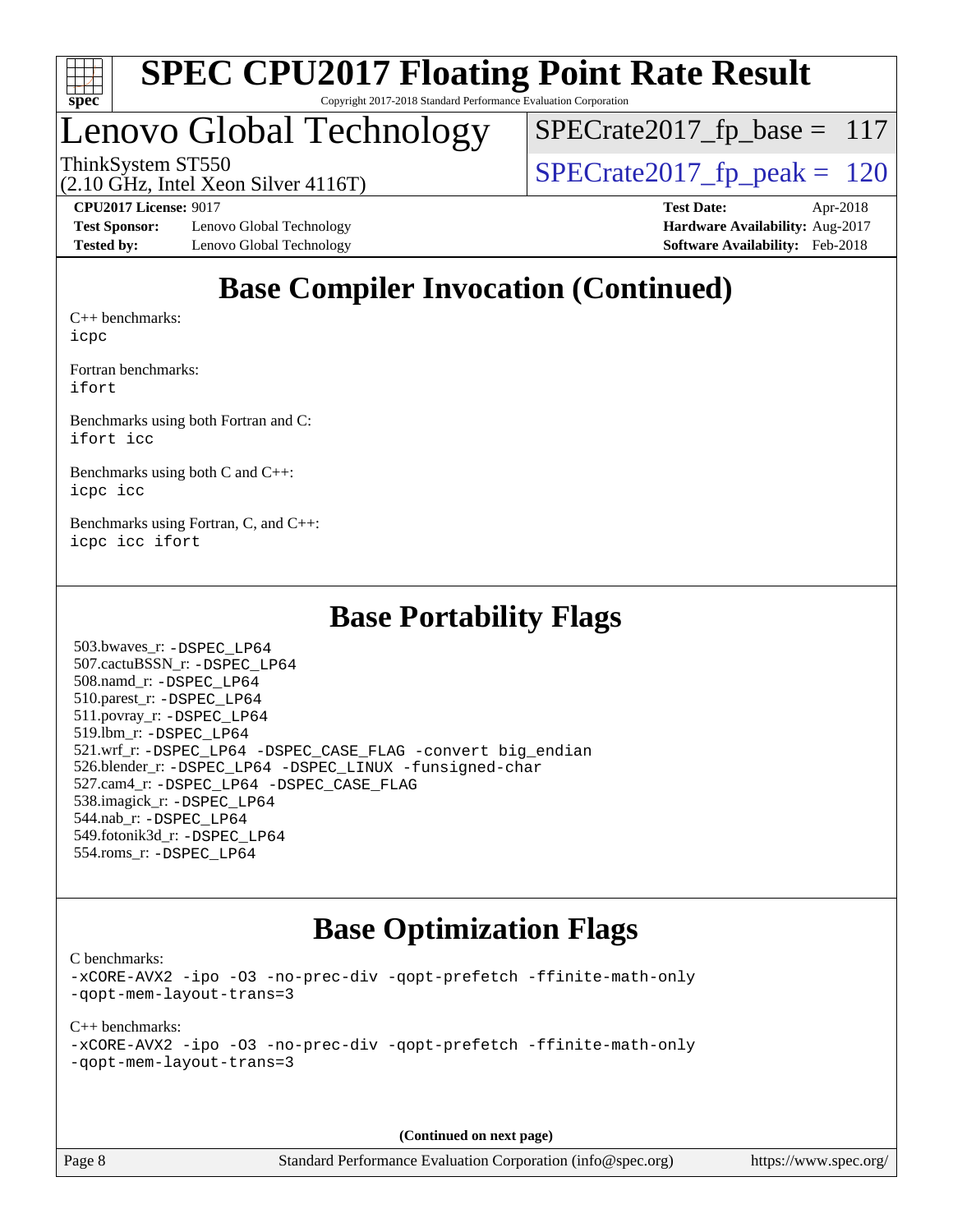

## Lenovo Global Technology

ThinkSystem ST550<br>(2.10 GHz, Intel Xeon Silver 4116T)  $\begin{array}{|l|l|}\n\hline\n\text{SPECrate2017\_fp\_peak} = 120\n\end{array}$  $SPECrate2017_fp\_base = 117$ 

(2.10 GHz, Intel Xeon Silver 4116T)

**[Test Sponsor:](http://www.spec.org/auto/cpu2017/Docs/result-fields.html#TestSponsor)** Lenovo Global Technology **[Hardware Availability:](http://www.spec.org/auto/cpu2017/Docs/result-fields.html#HardwareAvailability)** Aug-2017 [Tested by:](http://www.spec.org/auto/cpu2017/Docs/result-fields.html#Testedby) Lenovo Global Technology **[Software Availability:](http://www.spec.org/auto/cpu2017/Docs/result-fields.html#SoftwareAvailability)** Feb-2018

**[CPU2017 License:](http://www.spec.org/auto/cpu2017/Docs/result-fields.html#CPU2017License)** 9017 **[Test Date:](http://www.spec.org/auto/cpu2017/Docs/result-fields.html#TestDate)** Apr-2018

### **[Base Optimization Flags \(Continued\)](http://www.spec.org/auto/cpu2017/Docs/result-fields.html#BaseOptimizationFlags)**

[Fortran benchmarks](http://www.spec.org/auto/cpu2017/Docs/result-fields.html#Fortranbenchmarks):

[-xCORE-AVX2](http://www.spec.org/cpu2017/results/res2018q2/cpu2017-20180525-05802.flags.html#user_FCbase_f-xCORE-AVX2) [-ipo](http://www.spec.org/cpu2017/results/res2018q2/cpu2017-20180525-05802.flags.html#user_FCbase_f-ipo) [-O3](http://www.spec.org/cpu2017/results/res2018q2/cpu2017-20180525-05802.flags.html#user_FCbase_f-O3) [-no-prec-div](http://www.spec.org/cpu2017/results/res2018q2/cpu2017-20180525-05802.flags.html#user_FCbase_f-no-prec-div) [-qopt-prefetch](http://www.spec.org/cpu2017/results/res2018q2/cpu2017-20180525-05802.flags.html#user_FCbase_f-qopt-prefetch) [-ffinite-math-only](http://www.spec.org/cpu2017/results/res2018q2/cpu2017-20180525-05802.flags.html#user_FCbase_f_finite_math_only_cb91587bd2077682c4b38af759c288ed7c732db004271a9512da14a4f8007909a5f1427ecbf1a0fb78ff2a814402c6114ac565ca162485bbcae155b5e4258871) [-qopt-mem-layout-trans=3](http://www.spec.org/cpu2017/results/res2018q2/cpu2017-20180525-05802.flags.html#user_FCbase_f-qopt-mem-layout-trans_de80db37974c74b1f0e20d883f0b675c88c3b01e9d123adea9b28688d64333345fb62bc4a798493513fdb68f60282f9a726aa07f478b2f7113531aecce732043) [-nostandard-realloc-lhs](http://www.spec.org/cpu2017/results/res2018q2/cpu2017-20180525-05802.flags.html#user_FCbase_f_2003_std_realloc_82b4557e90729c0f113870c07e44d33d6f5a304b4f63d4c15d2d0f1fab99f5daaed73bdb9275d9ae411527f28b936061aa8b9c8f2d63842963b95c9dd6426b8a) [-align array32byte](http://www.spec.org/cpu2017/results/res2018q2/cpu2017-20180525-05802.flags.html#user_FCbase_align_array32byte_b982fe038af199962ba9a80c053b8342c548c85b40b8e86eb3cc33dee0d7986a4af373ac2d51c3f7cf710a18d62fdce2948f201cd044323541f22fc0fffc51b6) [Benchmarks using both Fortran and C](http://www.spec.org/auto/cpu2017/Docs/result-fields.html#BenchmarksusingbothFortranandC): [-xCORE-AVX2](http://www.spec.org/cpu2017/results/res2018q2/cpu2017-20180525-05802.flags.html#user_CC_FCbase_f-xCORE-AVX2) [-ipo](http://www.spec.org/cpu2017/results/res2018q2/cpu2017-20180525-05802.flags.html#user_CC_FCbase_f-ipo) [-O3](http://www.spec.org/cpu2017/results/res2018q2/cpu2017-20180525-05802.flags.html#user_CC_FCbase_f-O3) [-no-prec-div](http://www.spec.org/cpu2017/results/res2018q2/cpu2017-20180525-05802.flags.html#user_CC_FCbase_f-no-prec-div) [-qopt-prefetch](http://www.spec.org/cpu2017/results/res2018q2/cpu2017-20180525-05802.flags.html#user_CC_FCbase_f-qopt-prefetch) [-ffinite-math-only](http://www.spec.org/cpu2017/results/res2018q2/cpu2017-20180525-05802.flags.html#user_CC_FCbase_f_finite_math_only_cb91587bd2077682c4b38af759c288ed7c732db004271a9512da14a4f8007909a5f1427ecbf1a0fb78ff2a814402c6114ac565ca162485bbcae155b5e4258871) [-qopt-mem-layout-trans=3](http://www.spec.org/cpu2017/results/res2018q2/cpu2017-20180525-05802.flags.html#user_CC_FCbase_f-qopt-mem-layout-trans_de80db37974c74b1f0e20d883f0b675c88c3b01e9d123adea9b28688d64333345fb62bc4a798493513fdb68f60282f9a726aa07f478b2f7113531aecce732043) [-nostandard-realloc-lhs](http://www.spec.org/cpu2017/results/res2018q2/cpu2017-20180525-05802.flags.html#user_CC_FCbase_f_2003_std_realloc_82b4557e90729c0f113870c07e44d33d6f5a304b4f63d4c15d2d0f1fab99f5daaed73bdb9275d9ae411527f28b936061aa8b9c8f2d63842963b95c9dd6426b8a) [-align array32byte](http://www.spec.org/cpu2017/results/res2018q2/cpu2017-20180525-05802.flags.html#user_CC_FCbase_align_array32byte_b982fe038af199962ba9a80c053b8342c548c85b40b8e86eb3cc33dee0d7986a4af373ac2d51c3f7cf710a18d62fdce2948f201cd044323541f22fc0fffc51b6) [Benchmarks using both C and C++](http://www.spec.org/auto/cpu2017/Docs/result-fields.html#BenchmarksusingbothCandCXX): [-xCORE-AVX2](http://www.spec.org/cpu2017/results/res2018q2/cpu2017-20180525-05802.flags.html#user_CC_CXXbase_f-xCORE-AVX2) [-ipo](http://www.spec.org/cpu2017/results/res2018q2/cpu2017-20180525-05802.flags.html#user_CC_CXXbase_f-ipo) [-O3](http://www.spec.org/cpu2017/results/res2018q2/cpu2017-20180525-05802.flags.html#user_CC_CXXbase_f-O3) [-no-prec-div](http://www.spec.org/cpu2017/results/res2018q2/cpu2017-20180525-05802.flags.html#user_CC_CXXbase_f-no-prec-div) [-qopt-prefetch](http://www.spec.org/cpu2017/results/res2018q2/cpu2017-20180525-05802.flags.html#user_CC_CXXbase_f-qopt-prefetch) [-ffinite-math-only](http://www.spec.org/cpu2017/results/res2018q2/cpu2017-20180525-05802.flags.html#user_CC_CXXbase_f_finite_math_only_cb91587bd2077682c4b38af759c288ed7c732db004271a9512da14a4f8007909a5f1427ecbf1a0fb78ff2a814402c6114ac565ca162485bbcae155b5e4258871) [-qopt-mem-layout-trans=3](http://www.spec.org/cpu2017/results/res2018q2/cpu2017-20180525-05802.flags.html#user_CC_CXXbase_f-qopt-mem-layout-trans_de80db37974c74b1f0e20d883f0b675c88c3b01e9d123adea9b28688d64333345fb62bc4a798493513fdb68f60282f9a726aa07f478b2f7113531aecce732043) [Benchmarks using Fortran, C, and C++:](http://www.spec.org/auto/cpu2017/Docs/result-fields.html#BenchmarksusingFortranCandCXX) [-xCORE-AVX2](http://www.spec.org/cpu2017/results/res2018q2/cpu2017-20180525-05802.flags.html#user_CC_CXX_FCbase_f-xCORE-AVX2) [-ipo](http://www.spec.org/cpu2017/results/res2018q2/cpu2017-20180525-05802.flags.html#user_CC_CXX_FCbase_f-ipo) [-O3](http://www.spec.org/cpu2017/results/res2018q2/cpu2017-20180525-05802.flags.html#user_CC_CXX_FCbase_f-O3) [-no-prec-div](http://www.spec.org/cpu2017/results/res2018q2/cpu2017-20180525-05802.flags.html#user_CC_CXX_FCbase_f-no-prec-div) [-qopt-prefetch](http://www.spec.org/cpu2017/results/res2018q2/cpu2017-20180525-05802.flags.html#user_CC_CXX_FCbase_f-qopt-prefetch) [-ffinite-math-only](http://www.spec.org/cpu2017/results/res2018q2/cpu2017-20180525-05802.flags.html#user_CC_CXX_FCbase_f_finite_math_only_cb91587bd2077682c4b38af759c288ed7c732db004271a9512da14a4f8007909a5f1427ecbf1a0fb78ff2a814402c6114ac565ca162485bbcae155b5e4258871) [-qopt-mem-layout-trans=3](http://www.spec.org/cpu2017/results/res2018q2/cpu2017-20180525-05802.flags.html#user_CC_CXX_FCbase_f-qopt-mem-layout-trans_de80db37974c74b1f0e20d883f0b675c88c3b01e9d123adea9b28688d64333345fb62bc4a798493513fdb68f60282f9a726aa07f478b2f7113531aecce732043) [-nostandard-realloc-lhs](http://www.spec.org/cpu2017/results/res2018q2/cpu2017-20180525-05802.flags.html#user_CC_CXX_FCbase_f_2003_std_realloc_82b4557e90729c0f113870c07e44d33d6f5a304b4f63d4c15d2d0f1fab99f5daaed73bdb9275d9ae411527f28b936061aa8b9c8f2d63842963b95c9dd6426b8a) [-align array32byte](http://www.spec.org/cpu2017/results/res2018q2/cpu2017-20180525-05802.flags.html#user_CC_CXX_FCbase_align_array32byte_b982fe038af199962ba9a80c053b8342c548c85b40b8e86eb3cc33dee0d7986a4af373ac2d51c3f7cf710a18d62fdce2948f201cd044323541f22fc0fffc51b6)

**[Base Other Flags](http://www.spec.org/auto/cpu2017/Docs/result-fields.html#BaseOtherFlags)**

[C benchmarks](http://www.spec.org/auto/cpu2017/Docs/result-fields.html#Cbenchmarks):  $-m64 - std= c11$  $-m64 - std= c11$ 

[C++ benchmarks:](http://www.spec.org/auto/cpu2017/Docs/result-fields.html#CXXbenchmarks) [-m64](http://www.spec.org/cpu2017/results/res2018q2/cpu2017-20180525-05802.flags.html#user_CXXbase_intel_intel64_18.0_af43caccfc8ded86e7699f2159af6efc7655f51387b94da716254467f3c01020a5059329e2569e4053f409e7c9202a7efc638f7a6d1ffb3f52dea4a3e31d82ab)

[Fortran benchmarks](http://www.spec.org/auto/cpu2017/Docs/result-fields.html#Fortranbenchmarks): [-m64](http://www.spec.org/cpu2017/results/res2018q2/cpu2017-20180525-05802.flags.html#user_FCbase_intel_intel64_18.0_af43caccfc8ded86e7699f2159af6efc7655f51387b94da716254467f3c01020a5059329e2569e4053f409e7c9202a7efc638f7a6d1ffb3f52dea4a3e31d82ab)

[Benchmarks using both Fortran and C](http://www.spec.org/auto/cpu2017/Docs/result-fields.html#BenchmarksusingbothFortranandC):  $-m64$   $-std=cl1$ 

[Benchmarks using both C and C++](http://www.spec.org/auto/cpu2017/Docs/result-fields.html#BenchmarksusingbothCandCXX):  $-m64 - std= c11$  $-m64 - std= c11$ 

[Benchmarks using Fortran, C, and C++:](http://www.spec.org/auto/cpu2017/Docs/result-fields.html#BenchmarksusingFortranCandCXX)  $-m64 - std= c11$  $-m64 - std= c11$ 

### **[Peak Compiler Invocation](http://www.spec.org/auto/cpu2017/Docs/result-fields.html#PeakCompilerInvocation)**

[C benchmarks](http://www.spec.org/auto/cpu2017/Docs/result-fields.html#Cbenchmarks): [icc](http://www.spec.org/cpu2017/results/res2018q2/cpu2017-20180525-05802.flags.html#user_CCpeak_intel_icc_18.0_66fc1ee009f7361af1fbd72ca7dcefbb700085f36577c54f309893dd4ec40d12360134090235512931783d35fd58c0460139e722d5067c5574d8eaf2b3e37e92)

**(Continued on next page)**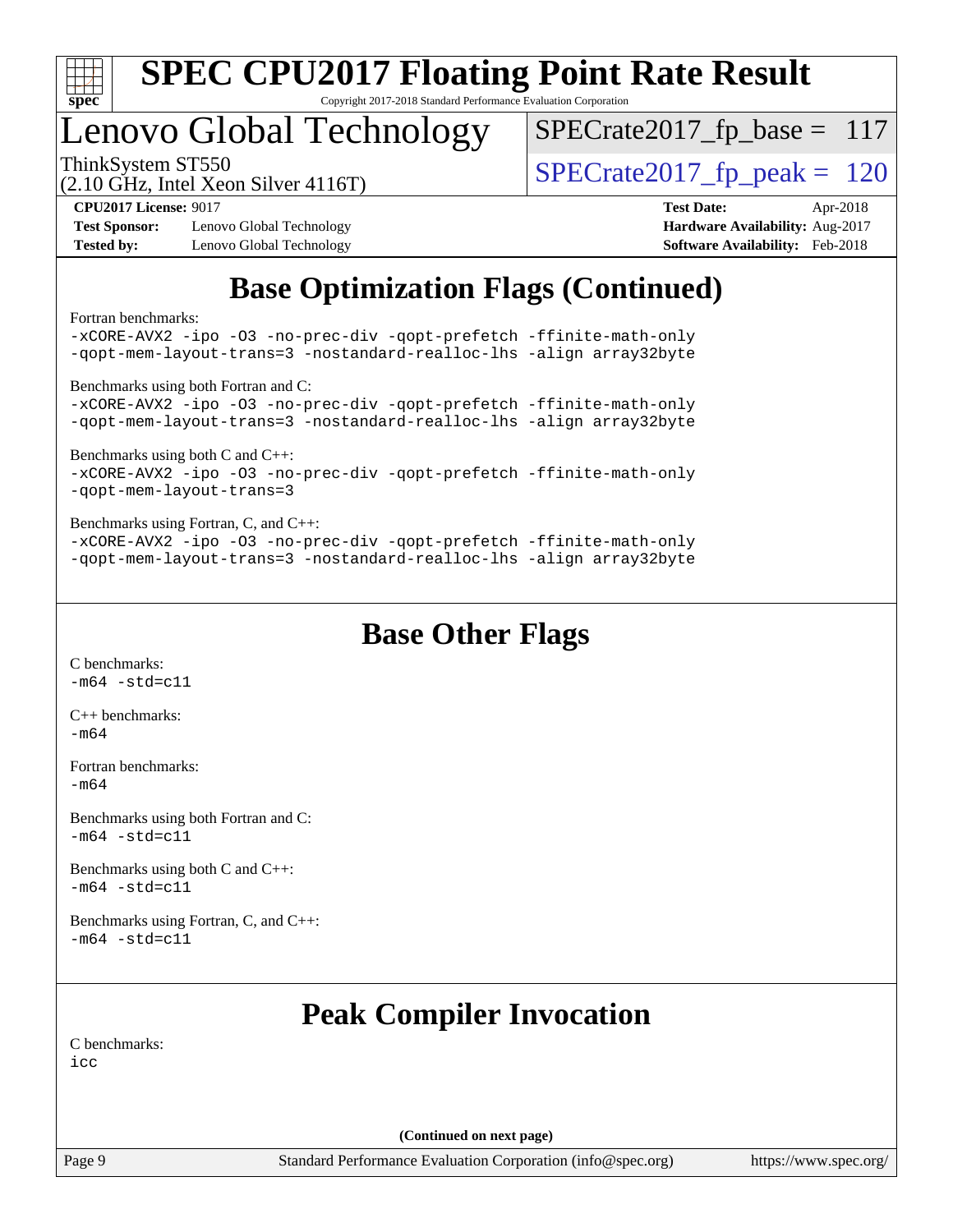

### Lenovo Global Technology

ThinkSystem ST550<br>(2.10 GHz, Intel Xeon Silver 4116T)  $\begin{array}{|l|l|}\n\hline\n\text{SPECrate2017\_fp\_peak} = 120\n\end{array}$  $SPECrate2017_fp\_base = 117$ 

(2.10 GHz, Intel Xeon Silver 4116T)

**[Test Sponsor:](http://www.spec.org/auto/cpu2017/Docs/result-fields.html#TestSponsor)** Lenovo Global Technology **[Hardware Availability:](http://www.spec.org/auto/cpu2017/Docs/result-fields.html#HardwareAvailability)** Aug-2017 [Tested by:](http://www.spec.org/auto/cpu2017/Docs/result-fields.html#Testedby) Lenovo Global Technology **[Software Availability:](http://www.spec.org/auto/cpu2017/Docs/result-fields.html#SoftwareAvailability)** Feb-2018

**[CPU2017 License:](http://www.spec.org/auto/cpu2017/Docs/result-fields.html#CPU2017License)** 9017 **[Test Date:](http://www.spec.org/auto/cpu2017/Docs/result-fields.html#TestDate)** Apr-2018

### **[Peak Compiler Invocation \(Continued\)](http://www.spec.org/auto/cpu2017/Docs/result-fields.html#PeakCompilerInvocation)**

[C++ benchmarks:](http://www.spec.org/auto/cpu2017/Docs/result-fields.html#CXXbenchmarks) [icpc](http://www.spec.org/cpu2017/results/res2018q2/cpu2017-20180525-05802.flags.html#user_CXXpeak_intel_icpc_18.0_c510b6838c7f56d33e37e94d029a35b4a7bccf4766a728ee175e80a419847e808290a9b78be685c44ab727ea267ec2f070ec5dc83b407c0218cded6866a35d07)

[Fortran benchmarks](http://www.spec.org/auto/cpu2017/Docs/result-fields.html#Fortranbenchmarks): [ifort](http://www.spec.org/cpu2017/results/res2018q2/cpu2017-20180525-05802.flags.html#user_FCpeak_intel_ifort_18.0_8111460550e3ca792625aed983ce982f94888b8b503583aa7ba2b8303487b4d8a21a13e7191a45c5fd58ff318f48f9492884d4413fa793fd88dd292cad7027ca)

[Benchmarks using both Fortran and C](http://www.spec.org/auto/cpu2017/Docs/result-fields.html#BenchmarksusingbothFortranandC): [ifort](http://www.spec.org/cpu2017/results/res2018q2/cpu2017-20180525-05802.flags.html#user_CC_FCpeak_intel_ifort_18.0_8111460550e3ca792625aed983ce982f94888b8b503583aa7ba2b8303487b4d8a21a13e7191a45c5fd58ff318f48f9492884d4413fa793fd88dd292cad7027ca) [icc](http://www.spec.org/cpu2017/results/res2018q2/cpu2017-20180525-05802.flags.html#user_CC_FCpeak_intel_icc_18.0_66fc1ee009f7361af1fbd72ca7dcefbb700085f36577c54f309893dd4ec40d12360134090235512931783d35fd58c0460139e722d5067c5574d8eaf2b3e37e92)

[Benchmarks using both C and C++](http://www.spec.org/auto/cpu2017/Docs/result-fields.html#BenchmarksusingbothCandCXX): [icpc](http://www.spec.org/cpu2017/results/res2018q2/cpu2017-20180525-05802.flags.html#user_CC_CXXpeak_intel_icpc_18.0_c510b6838c7f56d33e37e94d029a35b4a7bccf4766a728ee175e80a419847e808290a9b78be685c44ab727ea267ec2f070ec5dc83b407c0218cded6866a35d07) [icc](http://www.spec.org/cpu2017/results/res2018q2/cpu2017-20180525-05802.flags.html#user_CC_CXXpeak_intel_icc_18.0_66fc1ee009f7361af1fbd72ca7dcefbb700085f36577c54f309893dd4ec40d12360134090235512931783d35fd58c0460139e722d5067c5574d8eaf2b3e37e92)

[Benchmarks using Fortran, C, and C++:](http://www.spec.org/auto/cpu2017/Docs/result-fields.html#BenchmarksusingFortranCandCXX) [icpc](http://www.spec.org/cpu2017/results/res2018q2/cpu2017-20180525-05802.flags.html#user_CC_CXX_FCpeak_intel_icpc_18.0_c510b6838c7f56d33e37e94d029a35b4a7bccf4766a728ee175e80a419847e808290a9b78be685c44ab727ea267ec2f070ec5dc83b407c0218cded6866a35d07) [icc](http://www.spec.org/cpu2017/results/res2018q2/cpu2017-20180525-05802.flags.html#user_CC_CXX_FCpeak_intel_icc_18.0_66fc1ee009f7361af1fbd72ca7dcefbb700085f36577c54f309893dd4ec40d12360134090235512931783d35fd58c0460139e722d5067c5574d8eaf2b3e37e92) [ifort](http://www.spec.org/cpu2017/results/res2018q2/cpu2017-20180525-05802.flags.html#user_CC_CXX_FCpeak_intel_ifort_18.0_8111460550e3ca792625aed983ce982f94888b8b503583aa7ba2b8303487b4d8a21a13e7191a45c5fd58ff318f48f9492884d4413fa793fd88dd292cad7027ca)

#### **[Peak Portability Flags](http://www.spec.org/auto/cpu2017/Docs/result-fields.html#PeakPortabilityFlags)**

Same as Base Portability Flags

#### **[Peak Optimization Flags](http://www.spec.org/auto/cpu2017/Docs/result-fields.html#PeakOptimizationFlags)**

[C benchmarks](http://www.spec.org/auto/cpu2017/Docs/result-fields.html#Cbenchmarks):

```
519.lbm_r: -ipo -\text{xCORE-AVX2} -03-no-prec-div -qopt-prefetch -ffinite-math-only
-qopt-mem-layout-trans=3
 538.imagick_r: -xCORE-AVX2 -ipo -O3 -no-prec-div -qopt-prefetch
-ffinite-math-only -qopt-mem-layout-trans=3
 544.nab_r: Same as 519.lbm_r
C++ benchmarks: 
-prof-gen(pass 1) -prof-use(pass 2) -ipo -xCORE-AVX2 -O3
-no-prec-div -qopt-prefetch -ffinite-math-only
-qopt-mem-layout-trans=3
Fortran benchmarks: 
 503.bwaves_r: -xCORE-AVX2 -ipo -O3 -no-prec-div -qopt-prefetch
-ffinite-math-only -qopt-mem-layout-trans=3
-nostandard-realloc-lhs -align array32byte
                                    (Continued on next page)
```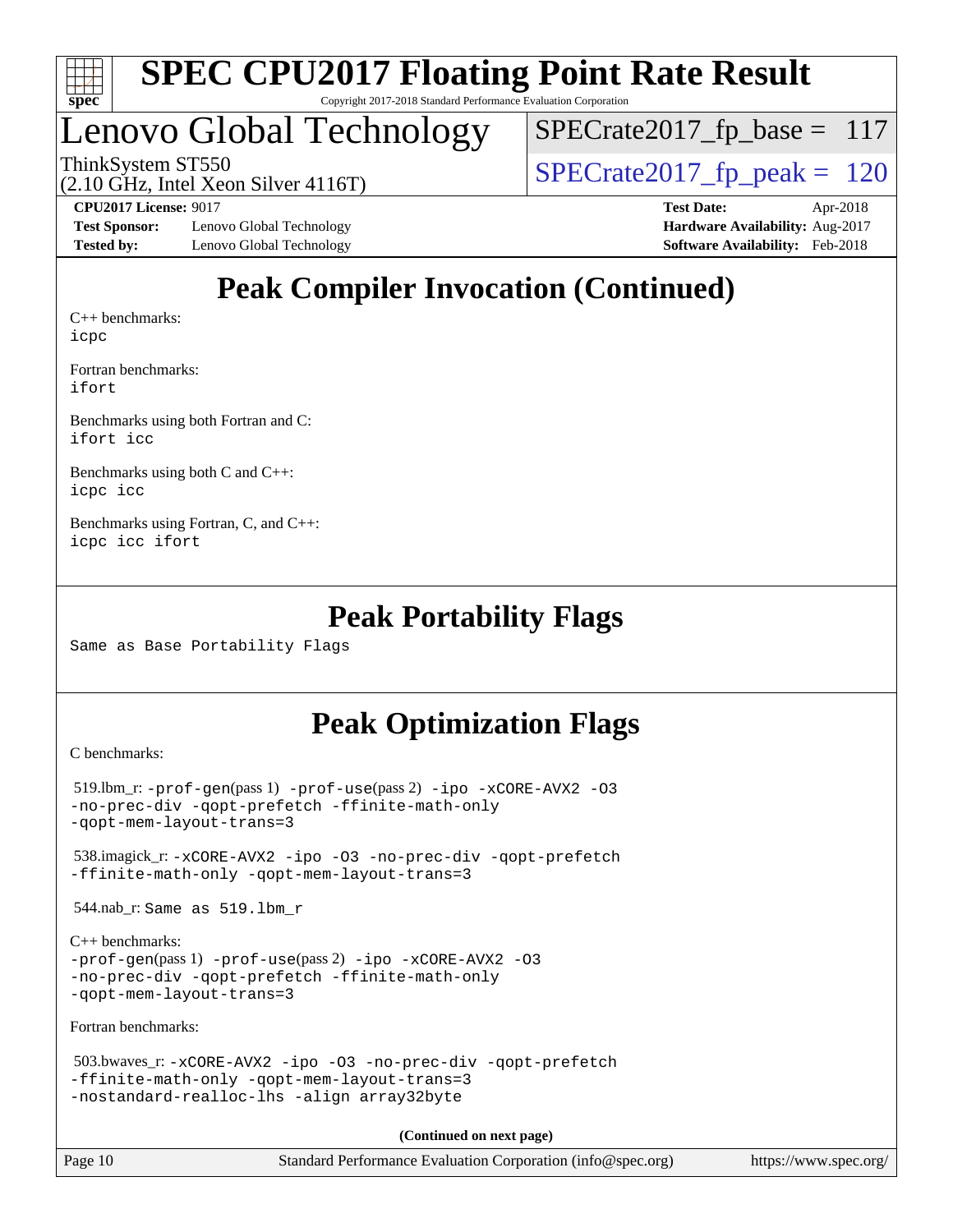

Copyright 2017-2018 Standard Performance Evaluation Corporation

### Lenovo Global Technology

 $SPECrate2017_fp\_base = 117$ 

(2.10 GHz, Intel Xeon Silver 4116T)

ThinkSystem ST550<br>  $\frac{120}{(2.10 \text{ GHz})}$  [SPECrate2017\\_fp\\_peak =](http://www.spec.org/auto/cpu2017/Docs/result-fields.html#SPECrate2017fppeak) 120

**[Test Sponsor:](http://www.spec.org/auto/cpu2017/Docs/result-fields.html#TestSponsor)** Lenovo Global Technology **[Hardware Availability:](http://www.spec.org/auto/cpu2017/Docs/result-fields.html#HardwareAvailability)** Aug-2017 **[Tested by:](http://www.spec.org/auto/cpu2017/Docs/result-fields.html#Testedby)** Lenovo Global Technology **[Software Availability:](http://www.spec.org/auto/cpu2017/Docs/result-fields.html#SoftwareAvailability)** Feb-2018

**[CPU2017 License:](http://www.spec.org/auto/cpu2017/Docs/result-fields.html#CPU2017License)** 9017 **[Test Date:](http://www.spec.org/auto/cpu2017/Docs/result-fields.html#TestDate)** Apr-2018

### **[Peak Optimization Flags \(Continued\)](http://www.spec.org/auto/cpu2017/Docs/result-fields.html#PeakOptimizationFlags)**

549.fotonik3d\_r: Same as 503.bwaves\_r

 554.roms\_r: [-prof-gen](http://www.spec.org/cpu2017/results/res2018q2/cpu2017-20180525-05802.flags.html#user_peakPASS1_FFLAGSPASS1_LDFLAGS554_roms_r_prof_gen_5aa4926d6013ddb2a31985c654b3eb18169fc0c6952a63635c234f711e6e63dd76e94ad52365559451ec499a2cdb89e4dc58ba4c67ef54ca681ffbe1461d6b36)(pass 1) [-prof-use](http://www.spec.org/cpu2017/results/res2018q2/cpu2017-20180525-05802.flags.html#user_peakPASS2_FFLAGSPASS2_LDFLAGS554_roms_r_prof_use_1a21ceae95f36a2b53c25747139a6c16ca95bd9def2a207b4f0849963b97e94f5260e30a0c64f4bb623698870e679ca08317ef8150905d41bd88c6f78df73f19)(pass 2) [-ipo](http://www.spec.org/cpu2017/results/res2018q2/cpu2017-20180525-05802.flags.html#user_peakPASS1_FOPTIMIZEPASS2_FOPTIMIZE554_roms_r_f-ipo) [-xCORE-AVX2](http://www.spec.org/cpu2017/results/res2018q2/cpu2017-20180525-05802.flags.html#user_peakPASS2_FOPTIMIZE554_roms_r_f-xCORE-AVX2) [-O3](http://www.spec.org/cpu2017/results/res2018q2/cpu2017-20180525-05802.flags.html#user_peakPASS1_FOPTIMIZEPASS2_FOPTIMIZE554_roms_r_f-O3) [-no-prec-div](http://www.spec.org/cpu2017/results/res2018q2/cpu2017-20180525-05802.flags.html#user_peakPASS1_FOPTIMIZEPASS2_FOPTIMIZE554_roms_r_f-no-prec-div) [-qopt-prefetch](http://www.spec.org/cpu2017/results/res2018q2/cpu2017-20180525-05802.flags.html#user_peakPASS1_FOPTIMIZEPASS2_FOPTIMIZE554_roms_r_f-qopt-prefetch) [-ffinite-math-only](http://www.spec.org/cpu2017/results/res2018q2/cpu2017-20180525-05802.flags.html#user_peakPASS1_FOPTIMIZEPASS2_FOPTIMIZE554_roms_r_f_finite_math_only_cb91587bd2077682c4b38af759c288ed7c732db004271a9512da14a4f8007909a5f1427ecbf1a0fb78ff2a814402c6114ac565ca162485bbcae155b5e4258871) [-qopt-mem-layout-trans=3](http://www.spec.org/cpu2017/results/res2018q2/cpu2017-20180525-05802.flags.html#user_peakPASS1_FOPTIMIZEPASS2_FOPTIMIZE554_roms_r_f-qopt-mem-layout-trans_de80db37974c74b1f0e20d883f0b675c88c3b01e9d123adea9b28688d64333345fb62bc4a798493513fdb68f60282f9a726aa07f478b2f7113531aecce732043) [-nostandard-realloc-lhs](http://www.spec.org/cpu2017/results/res2018q2/cpu2017-20180525-05802.flags.html#user_peakEXTRA_FOPTIMIZE554_roms_r_f_2003_std_realloc_82b4557e90729c0f113870c07e44d33d6f5a304b4f63d4c15d2d0f1fab99f5daaed73bdb9275d9ae411527f28b936061aa8b9c8f2d63842963b95c9dd6426b8a) [-align array32byte](http://www.spec.org/cpu2017/results/res2018q2/cpu2017-20180525-05802.flags.html#user_peakEXTRA_FOPTIMIZE554_roms_r_align_array32byte_b982fe038af199962ba9a80c053b8342c548c85b40b8e86eb3cc33dee0d7986a4af373ac2d51c3f7cf710a18d62fdce2948f201cd044323541f22fc0fffc51b6)

[Benchmarks using both Fortran and C](http://www.spec.org/auto/cpu2017/Docs/result-fields.html#BenchmarksusingbothFortranandC):

[-prof-gen](http://www.spec.org/cpu2017/results/res2018q2/cpu2017-20180525-05802.flags.html#user_CC_FCpeak_prof_gen_5aa4926d6013ddb2a31985c654b3eb18169fc0c6952a63635c234f711e6e63dd76e94ad52365559451ec499a2cdb89e4dc58ba4c67ef54ca681ffbe1461d6b36)(pass 1) [-prof-use](http://www.spec.org/cpu2017/results/res2018q2/cpu2017-20180525-05802.flags.html#user_CC_FCpeak_prof_use_1a21ceae95f36a2b53c25747139a6c16ca95bd9def2a207b4f0849963b97e94f5260e30a0c64f4bb623698870e679ca08317ef8150905d41bd88c6f78df73f19)(pass 2) [-ipo](http://www.spec.org/cpu2017/results/res2018q2/cpu2017-20180525-05802.flags.html#user_CC_FCpeak_f-ipo) [-xCORE-AVX2](http://www.spec.org/cpu2017/results/res2018q2/cpu2017-20180525-05802.flags.html#user_CC_FCpeak_f-xCORE-AVX2) [-O3](http://www.spec.org/cpu2017/results/res2018q2/cpu2017-20180525-05802.flags.html#user_CC_FCpeak_f-O3) [-no-prec-div](http://www.spec.org/cpu2017/results/res2018q2/cpu2017-20180525-05802.flags.html#user_CC_FCpeak_f-no-prec-div) [-qopt-prefetch](http://www.spec.org/cpu2017/results/res2018q2/cpu2017-20180525-05802.flags.html#user_CC_FCpeak_f-qopt-prefetch) [-ffinite-math-only](http://www.spec.org/cpu2017/results/res2018q2/cpu2017-20180525-05802.flags.html#user_CC_FCpeak_f_finite_math_only_cb91587bd2077682c4b38af759c288ed7c732db004271a9512da14a4f8007909a5f1427ecbf1a0fb78ff2a814402c6114ac565ca162485bbcae155b5e4258871) [-qopt-mem-layout-trans=3](http://www.spec.org/cpu2017/results/res2018q2/cpu2017-20180525-05802.flags.html#user_CC_FCpeak_f-qopt-mem-layout-trans_de80db37974c74b1f0e20d883f0b675c88c3b01e9d123adea9b28688d64333345fb62bc4a798493513fdb68f60282f9a726aa07f478b2f7113531aecce732043) [-nostandard-realloc-lhs](http://www.spec.org/cpu2017/results/res2018q2/cpu2017-20180525-05802.flags.html#user_CC_FCpeak_f_2003_std_realloc_82b4557e90729c0f113870c07e44d33d6f5a304b4f63d4c15d2d0f1fab99f5daaed73bdb9275d9ae411527f28b936061aa8b9c8f2d63842963b95c9dd6426b8a) [-align array32byte](http://www.spec.org/cpu2017/results/res2018q2/cpu2017-20180525-05802.flags.html#user_CC_FCpeak_align_array32byte_b982fe038af199962ba9a80c053b8342c548c85b40b8e86eb3cc33dee0d7986a4af373ac2d51c3f7cf710a18d62fdce2948f201cd044323541f22fc0fffc51b6)

[Benchmarks using both C and C++](http://www.spec.org/auto/cpu2017/Docs/result-fields.html#BenchmarksusingbothCandCXX): [-prof-gen](http://www.spec.org/cpu2017/results/res2018q2/cpu2017-20180525-05802.flags.html#user_CC_CXXpeak_prof_gen_5aa4926d6013ddb2a31985c654b3eb18169fc0c6952a63635c234f711e6e63dd76e94ad52365559451ec499a2cdb89e4dc58ba4c67ef54ca681ffbe1461d6b36)(pass 1) [-prof-use](http://www.spec.org/cpu2017/results/res2018q2/cpu2017-20180525-05802.flags.html#user_CC_CXXpeak_prof_use_1a21ceae95f36a2b53c25747139a6c16ca95bd9def2a207b4f0849963b97e94f5260e30a0c64f4bb623698870e679ca08317ef8150905d41bd88c6f78df73f19)(pass 2) [-ipo](http://www.spec.org/cpu2017/results/res2018q2/cpu2017-20180525-05802.flags.html#user_CC_CXXpeak_f-ipo) [-xCORE-AVX2](http://www.spec.org/cpu2017/results/res2018q2/cpu2017-20180525-05802.flags.html#user_CC_CXXpeak_f-xCORE-AVX2) [-O3](http://www.spec.org/cpu2017/results/res2018q2/cpu2017-20180525-05802.flags.html#user_CC_CXXpeak_f-O3) [-no-prec-div](http://www.spec.org/cpu2017/results/res2018q2/cpu2017-20180525-05802.flags.html#user_CC_CXXpeak_f-no-prec-div) [-qopt-prefetch](http://www.spec.org/cpu2017/results/res2018q2/cpu2017-20180525-05802.flags.html#user_CC_CXXpeak_f-qopt-prefetch) [-ffinite-math-only](http://www.spec.org/cpu2017/results/res2018q2/cpu2017-20180525-05802.flags.html#user_CC_CXXpeak_f_finite_math_only_cb91587bd2077682c4b38af759c288ed7c732db004271a9512da14a4f8007909a5f1427ecbf1a0fb78ff2a814402c6114ac565ca162485bbcae155b5e4258871) [-qopt-mem-layout-trans=3](http://www.spec.org/cpu2017/results/res2018q2/cpu2017-20180525-05802.flags.html#user_CC_CXXpeak_f-qopt-mem-layout-trans_de80db37974c74b1f0e20d883f0b675c88c3b01e9d123adea9b28688d64333345fb62bc4a798493513fdb68f60282f9a726aa07f478b2f7113531aecce732043)

```
Benchmarks using Fortran, C, and C++: 
-prof-gen(pass 1) -prof-use(pass 2) -ipo -xCORE-AVX2 -O3
-no-prec-div -qopt-prefetch -ffinite-math-only
-qopt-mem-layout-trans=3 -nostandard-realloc-lhs -align array32byte
```
### **[Peak Other Flags](http://www.spec.org/auto/cpu2017/Docs/result-fields.html#PeakOtherFlags)**

[C benchmarks](http://www.spec.org/auto/cpu2017/Docs/result-fields.html#Cbenchmarks):  $-m64 - std = c11$  $-m64 - std = c11$ [C++ benchmarks:](http://www.spec.org/auto/cpu2017/Docs/result-fields.html#CXXbenchmarks) [-m64](http://www.spec.org/cpu2017/results/res2018q2/cpu2017-20180525-05802.flags.html#user_CXXpeak_intel_intel64_18.0_af43caccfc8ded86e7699f2159af6efc7655f51387b94da716254467f3c01020a5059329e2569e4053f409e7c9202a7efc638f7a6d1ffb3f52dea4a3e31d82ab) [Fortran benchmarks](http://www.spec.org/auto/cpu2017/Docs/result-fields.html#Fortranbenchmarks): [-m64](http://www.spec.org/cpu2017/results/res2018q2/cpu2017-20180525-05802.flags.html#user_FCpeak_intel_intel64_18.0_af43caccfc8ded86e7699f2159af6efc7655f51387b94da716254467f3c01020a5059329e2569e4053f409e7c9202a7efc638f7a6d1ffb3f52dea4a3e31d82ab) [Benchmarks using both Fortran and C](http://www.spec.org/auto/cpu2017/Docs/result-fields.html#BenchmarksusingbothFortranandC):  $-m64$   $-std=cl1$ [Benchmarks using both C and C++](http://www.spec.org/auto/cpu2017/Docs/result-fields.html#BenchmarksusingbothCandCXX):  $-m64 - std= c11$  $-m64 - std= c11$ [Benchmarks using Fortran, C, and C++:](http://www.spec.org/auto/cpu2017/Docs/result-fields.html#BenchmarksusingFortranCandCXX)  $-m64 - std = c11$  $-m64 - std = c11$